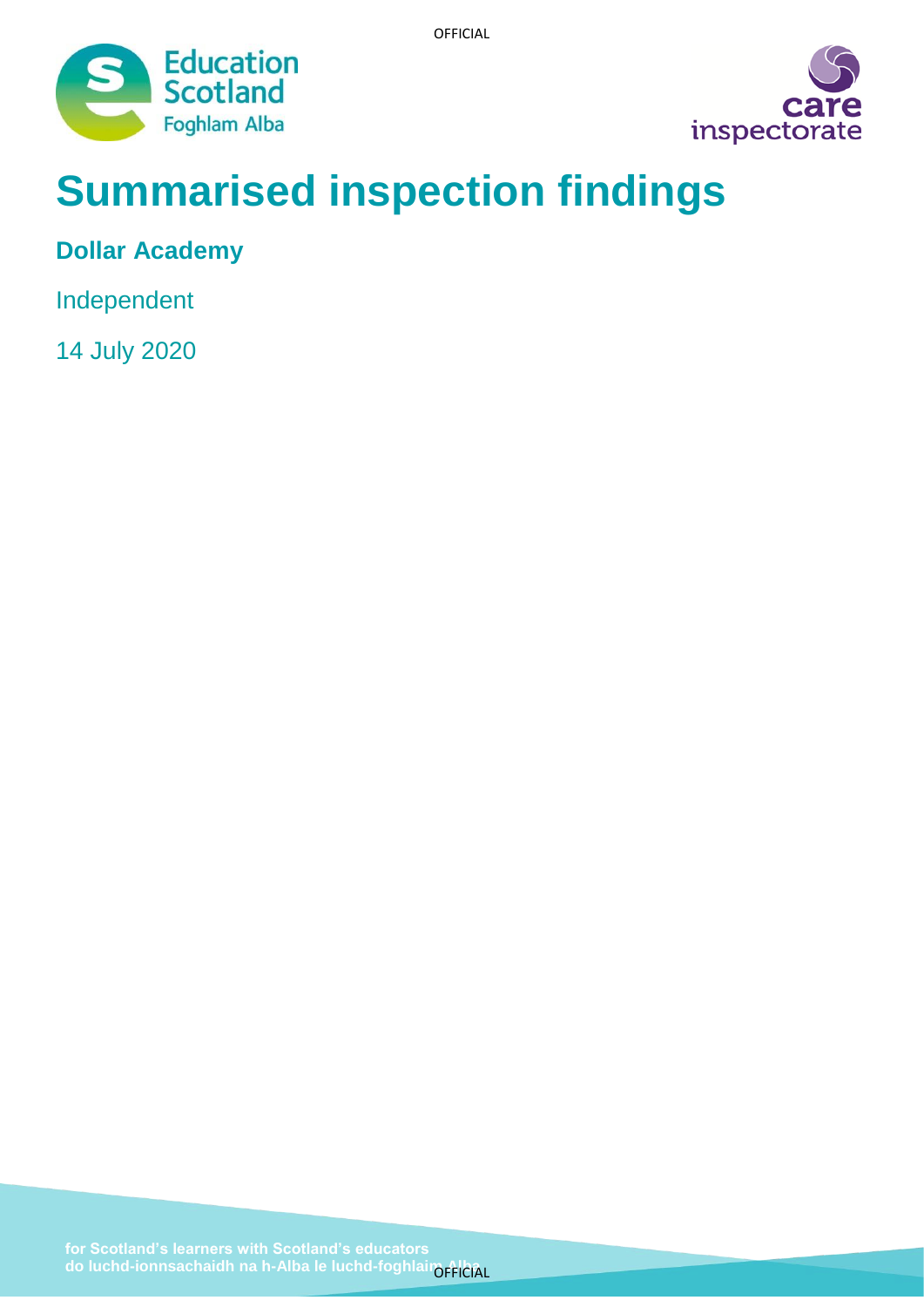# Key contextual information

Dollar Academy is a selective, independent, co-educational day and boarding school. The school consists of a prep school, junior school and senior school, with a roll of approximately 1300 children and young people. The Rector has been in post since August 2019. He is supported by a bursar, a deputy rector and four assistant rectors. There is also a head of the prep school and a head of the junior school, as well as many heads of department in the senior school.

The school provides boarding accommodation for boys and girls aged from 10 years of age. NcNabb and Tait House caters for boys. Argyll and Heyworth Houses cater for girls. At the time of the inspection, there were 82 children and young people residing across the three boarding houses.

| 1.3 Leadership of change                                                                       | very good |
|------------------------------------------------------------------------------------------------|-----------|
| This indicator fequese on werking together at all levels to develop a shared vision for shapes |           |

This indicator focuses on working together at all levels to develop a shared vision for change and improvement which reflects the context of the setting within its community. Planning for continuous improvement change should be evidence-based and clearly linked to strong self-evaluation. Senior leaders should ensure that the pace of change is well judged and appropriate to have a positive impact on outcomes for children. The themes are:

- developing a shared vision, values and aims relevant to the setting and its community
- $\blacksquare$  strategic planning for continuous improvement
	- implementing improvement and change
- $\blacksquare$  There is a very positive ethos across the school that is underpinned by a three-point ethos statement, 'Be kind; Work hard; Get involved'. This statement resulted from collaborative work that took place between a range of stakeholders to create the school's 'Knot of Values'. Throughout the school, children, young people and staff live out the values, through very positive relationships. Staff work well together to try to ensure that children and young people attain and achieve to the best of their abilities.
- $\blacksquare$  The school continues to seek children and young people's views. Recently, young people were involved in developing a whole-school policy linked to the use of mobile phones in school. They consulted widely other schools' policies, prior to presenting their thoughts to staff and peers on a potential policy for Dollar Academy. This work was evaluated very positively by the senior staff group (SSG). The school is using parents' views to inform specific school developments, such as the recently designed school website. A minority of children and young people and a minority of parents would like their views to be listened to and acted on more regularly. A next step for the school would be to gather more regularly the views of all stakeholders to inform ongoing improvement.
- $\blacksquare$  The annual school development plan outlines the range of developments that have taken place over the previous year and celebrates children's and young people's achievements, international successes and other links, and staff contributions to Scottish education. The annual development plan identifies major aims for the following years, linked to key areas of the school's work, such as learning and teaching, guidance, health and safety and the cocurriculum. These developments are pertinent in relation to the school's ongoing journey of improvement. The Rector has aspirational and exciting plans for the future of the school, which involve a wide range of national and international partners. A next step for the school is to enhance improvement-planning processes by making more focused use of the ongoing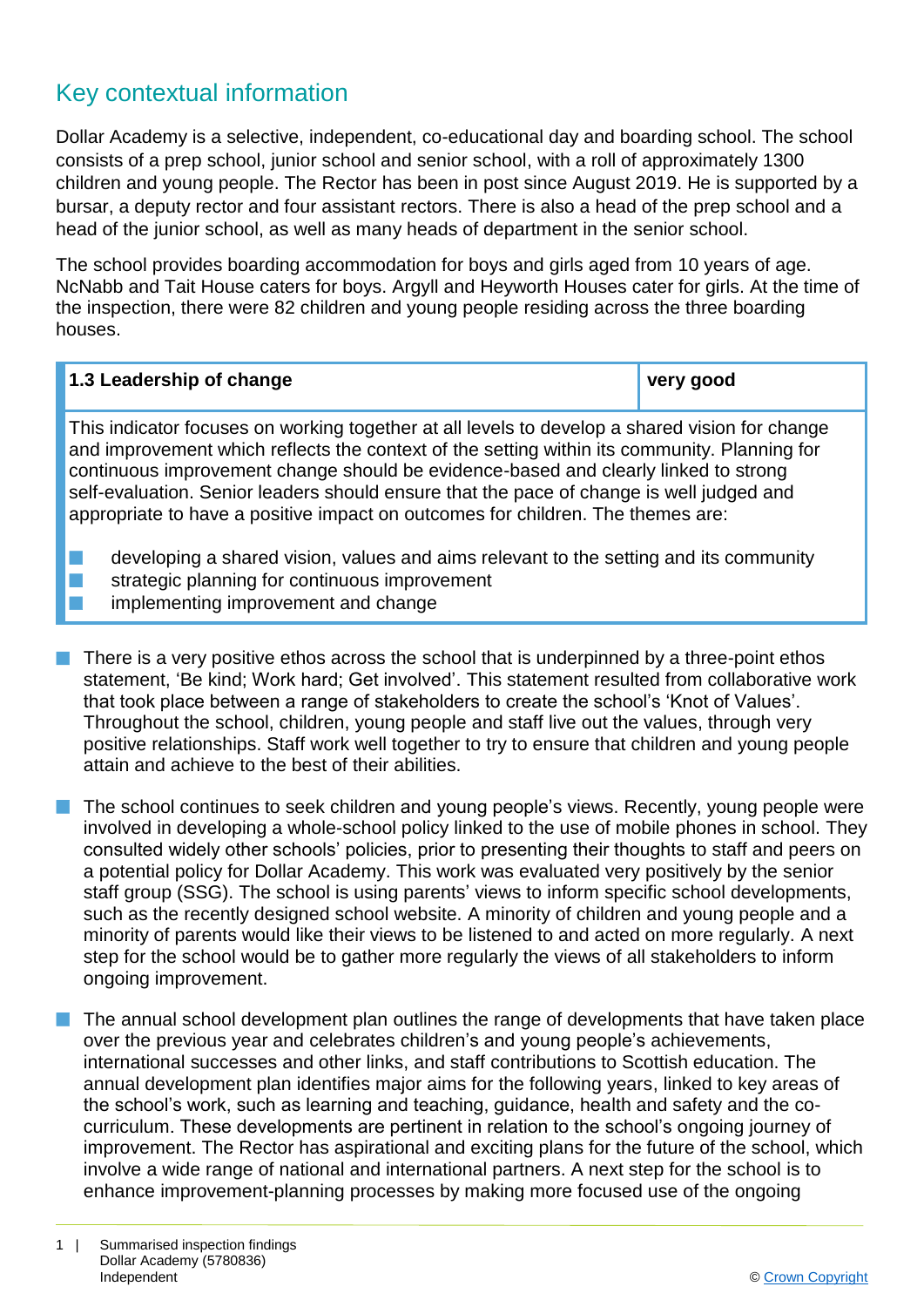evidence that the school gathers on its own performance. This should take increased account of the views of all stakeholders.

- **n** Increasingly, self-evaluation permeates aspects of the school's work. There is scope to improve more consistently the culture of self-evaluation across the school. The heads of the prep and junior schools, and the heads of department in the senior school, work closely with appointed senior leaders to continue to aim to raise attainment and improve practice. They engage yearly in reviews with the Rector and depute Rector, which helps to inform appropriate next steps and contributes to school improvement. In the senior school, staff engage in departmental improvement planning in addition to the annual reviews and produce a range of plans. A next step for the school is to align these plans more closely with the whole-school development plan. This would help to secure a more coherent strategic overview that focuses consistently on key areas of school improvement.
- The newly appointed Rector is astute and demonstrates an open and consultative style of leadership. This has helped him to gain very quickly the respect and trust of stakeholders. He engages readily with children and young people, staff and partners, and has a very positive and visible presence around the school. The Rector works well with the school bursar, the Chair of the Board of Governors and all board members. Collectively, the Board of Governors plays an important role in supporting school improvement, ensuring that the school community continues to thrive.
- $\blacksquare$  The experienced and dedicated SSG and extended leadership team support the Rector very well. Commendably, their remits require them to work across the different stages of the school. This brings about increased coherence between the prep, junior and senior schools and helps staff to support children and young people consistently as they progress through the school. Senior leaders meet regularly, formally and informally, to discuss school priorities and drive forward the school's vision for improvement.
- **n** Recently, senior leaders have sought to strengthen the role of middle leaders, using middle leaders' experience and expertise to inform more effectively whole-school improvement. Senior leaders empower skilfully middle leaders to work with staff to lead change, with the aim of impacting positively on raising attainment. Heads of year and heads of department now meet more regularly to engage in professional dialogue. This contributes helpfully to the development of a more consistent approach to leadership across the school.
- n There is a strong culture of collaborative professional learning. Staff share practice with one another regularly, for example at staff meetings and as part of peer observation visits. Staff across the prep, junior, and senior schools benefit greatly from sharing their knowledge and understanding with one another. This helps to share standards and promote continuity and progression in children's and young people's learning.
- $\blacksquare$  A few staff are engaged in practitioner enguiry, which helps them to develop their practice and improve continuously children's and young people's experiences. Many staff at the senior stages are involved in leading work with the Scottish Qualifications Authority (SQA). This helps them to have an improved knowledge of national standards. It also helps them to enable young people to respond more appropriately to assessment questions. In addition to the strong link between staff's professional learning and the school's development needs, staff are empowered to engage in learning that also meets their own needs and aspirations.
- $\blacksquare$  Children and young people across the school are provided with different opportunities to undertake leadership roles. This includes children in the prep and junior schools leading and sharing their learning in highly articulate ways. For example, they participate in events such as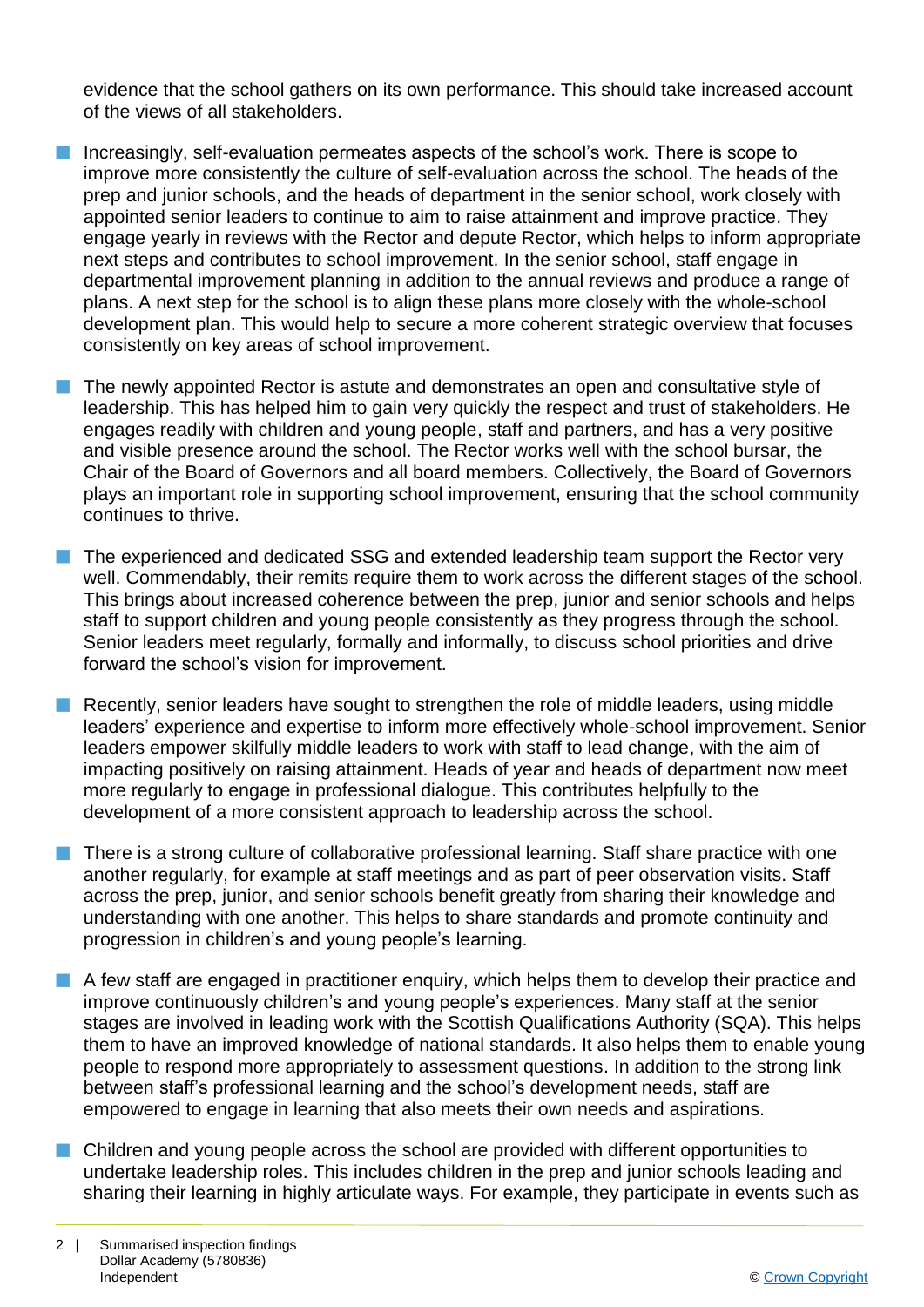the annual science fair and performing Burns songs and poems at school events. Children and young people act as house and vice captains. Young people in the senior school lead through their roles as school captains, vice-captains and prefects. Young people in the senior school support younger children regularly as reading and sports buddies. They take an active role in raising the profile of the school in the local community and beyond. They are proud to share confidently the work of the school with prospective pupils and their families. Senior leaders should continue to build on this very positive foundation, to increase and strengthen the ways that children and young people are empowered to lead their own learning, and support and influence positive change across the school.

**n** Across the three boarding houses, staff are committed to engaging in relevant professional learning to ensure that children and young people benefit from a high quality and homely living environment. The very experienced depute Rector is the head of boarding. Senior house parents provide wise leadership and guidance for colleagues across the houses. Senior leaders have developed a quality assurance calendar to check on different aspects of the boarding provision. They carry out a review of each house annually in the summer term, to determine what is working well and what needs to improve. All staff participate in these reviews. To strengthen this process further, senior leaders should sample areas of practice more frequently across the year, to help to ensure there is consistency in the experiences of children and young people who board. Close links and effective communication between senior school leaders, house parents, house tutors and support for learning and medical staff ensures interconnectedness between children's and young people's school and boarding experiences. The depute Rector seeks the views of children, young people and their parents through surveys. The head pupils in each house meet each term with the depute Rector, to share the collective views of their peers. Young people value this, and would like more opportunities to share their views with senior leaders. Recent examples of change that has been made as a result of boarders' feedback include how children and young people can order their lunches; where they have breakfast at weekends; and when they do their homework at weekends. Children and young people across the houses really appreciate these changes.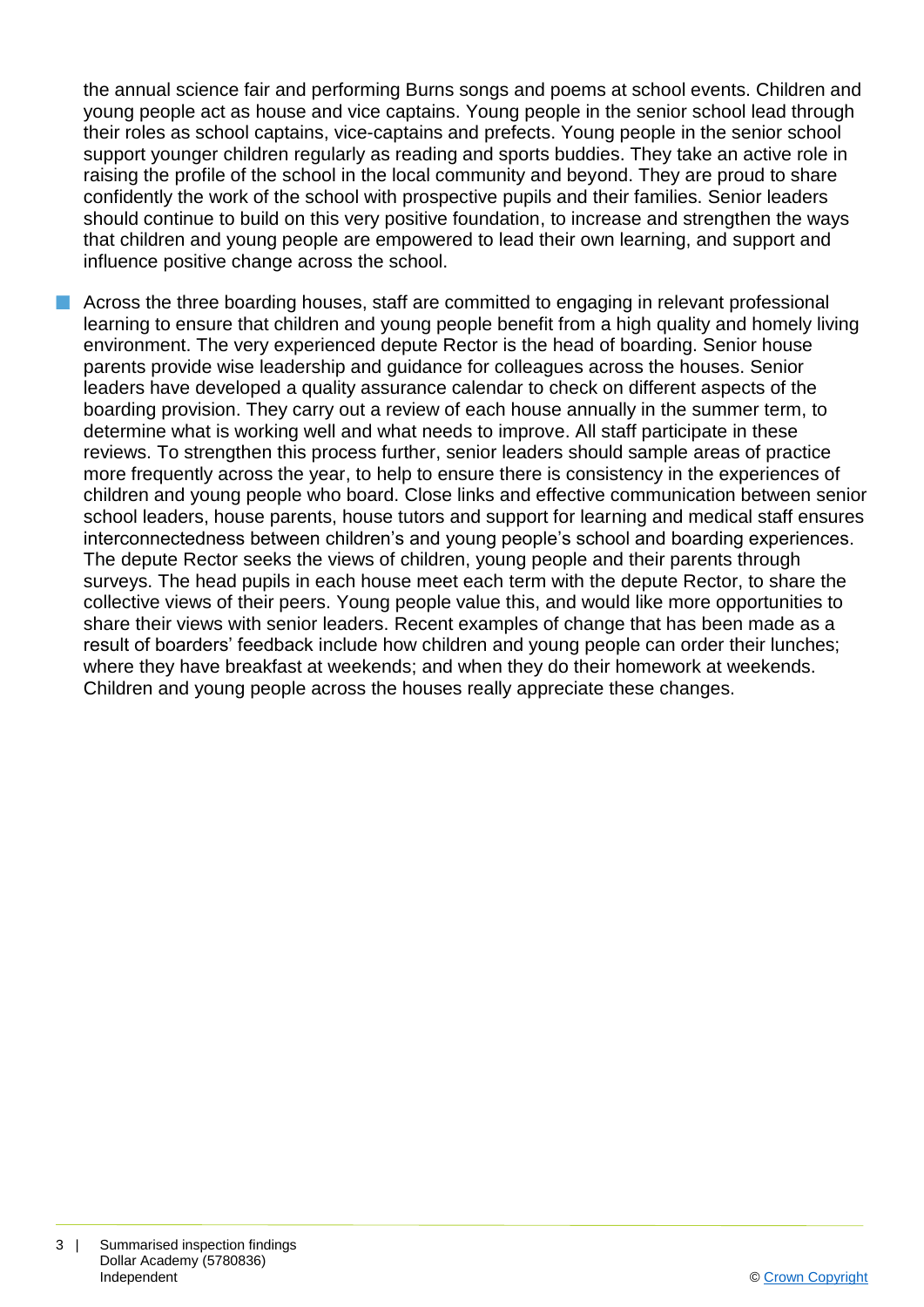| 2.3 Learning, teaching and assessment | very good |
|---------------------------------------|-----------|
|---------------------------------------|-----------|

This indicator focuses on ensuring high quality learning experience for young children. It highlights the importance of a very good understanding of child development and early learning pedagogy. Effective use is made of observation to inform future learning and identify the progress made. Children are involved in planning for their own learning. Together these ensure children's successes and achievements are maximised. The themes are:

learning and engagement

quality of teaching

- effective use of assessment
- n planning, tracking and monitoring

#### **Prep and Junior Schools**

- $\blacksquare$  Across the prep and junior schools, there is a positive and purposeful learning climate. Children value and engage very well in the attractive and stimulating learning environment. They are very confident and articulate learners. All children are very friendly and polite and proudly welcome visitors to their school. Almost all children are motivated and engage fully in their learning. Children are keen to discuss their learning and respond well to all adults who work with them. They benefit greatly from their positive relationships with staff and peers. Senior school pupils play a significant role in supporting children in the prep and junior schools. This includes acting as reading buddies, mental health ambassadors and helping younger children learn to swim. This contributes to the strong ethos of community which permeates the whole school.
- In almost all lessons, children are curious and keen to learn. They enjoy and contribute well when working in groups. Children are able to reflect on their learning and are encouraged by their teachers to develop a resilient approach to learning and learn from their mistakes. When given the opportunity they effectively lead their learning. There is strong practice in this area in the child-led science, technology, engineering and mathematics (STEM) project, where children choose, plan and research their own science investigations. Commendably, children showcase their investigations in attractive, informative displays which they share with fellow pupils, staff and visitors. Staff should build on this practice to increase the opportunities for children at all stages to lead their own learning.
- $\blacksquare$  Overall, the quality of teaching within the prep and junior schools is very good with a few examples of outstanding teaching practice. In these classes, teachers deliver a range of interesting and stimulating lessons which excite and motivate children. Overall, teachers share the purpose of lessons well and explain clearly how children can be successful. In a few lessons, teachers revisit these steps to support children to successfully complete activities. Staff should share this good practice more widely across the prep and junior schools. Almost all teachers employ very effective questioning strategies to promote children's higher order thinking skills. Positively, this is a strong feature of lessons across the curriculum.
- $\blacksquare$  Staff make effective use of digital technology to support and enrich learning. For example, younger children use digital tablets to take photographs as part of their study of birds and to support them to understand the concept of time. As planned, staff should continue to develop the use of the outdoors to promote learning across the curriculum.
- **n** In most lessons, staff plan differentiated activities and tasks that meet the needs of all learners. They have a sound understanding of the individual needs of children. As a result, children who require additional help with their learning benefit from well-judged approaches to help them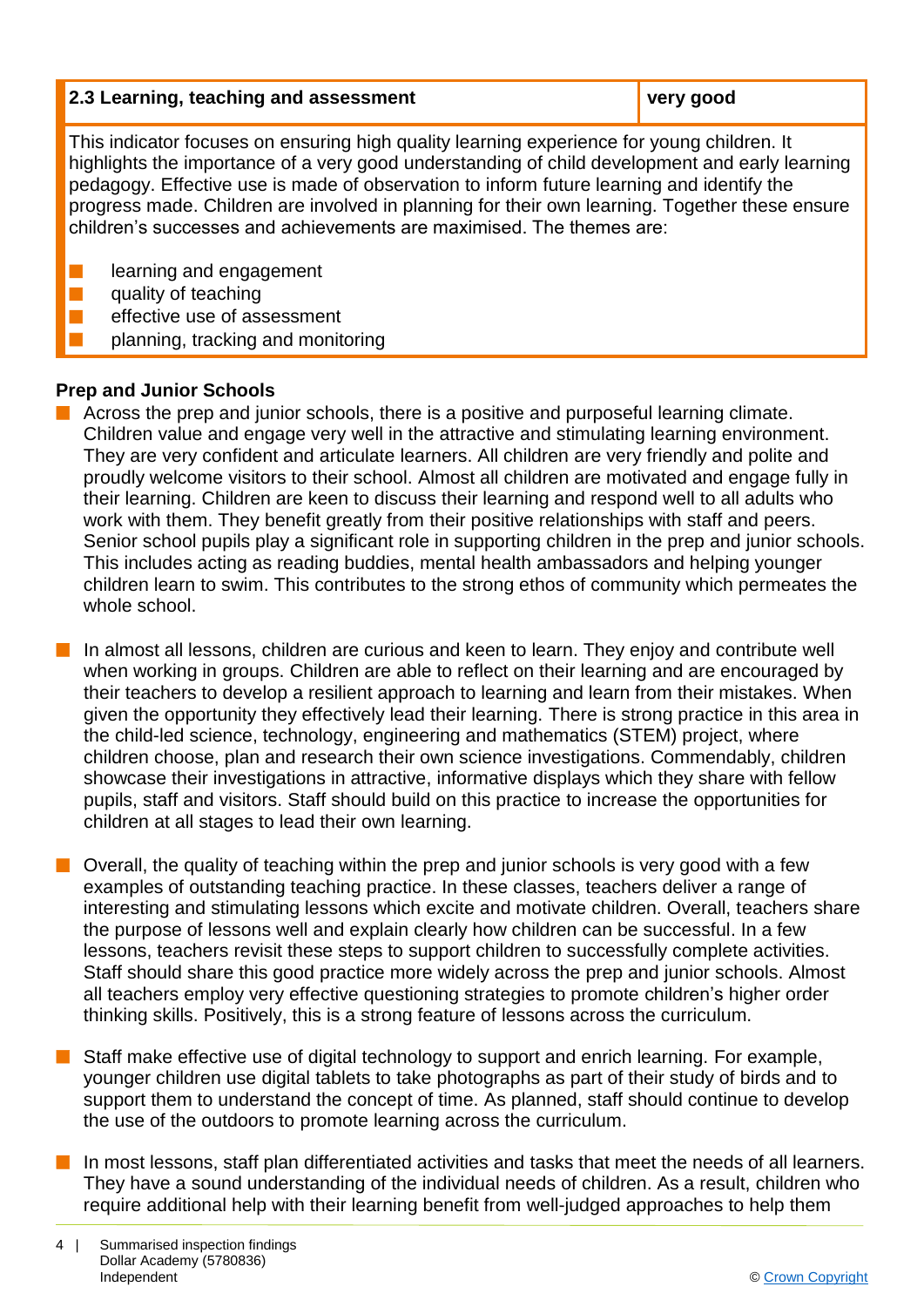engage meaningfully in appropriate learning experiences. Staff monitor closely children who may be experiencing barriers to learning, and support them very well to ensure that they make the best possible progress.

- $\blacksquare$  Teachers make use of a wide range of assessment information to help to make reliable judgements about children's progress. This includes summative, formative and diagnostic assessments that are planned across the school year. Teachers gather and use assessment information well to inform future planning and well-considered interventions. They are improving their approaches to providing effective feedback to support learners. For example, staff highlight children's next steps in writing and regularly reference the steps to success during lessons.
- $\blacksquare$  Children have individual targets for literacy and numeracy. They are clear about their targets and can talk confidently about their next steps. Children's targets are recorded in their learning profiles and writing jotters, which children use thoughtfully to reflect on their progress. A next step for the school to consider is to share children's learning profiles more regularly with parents.
- $\blacksquare$  Staff engage in moderation activities with their stage partners and colleagues across the school. This, alongside the use of National Benchmarks, is helping all staff to develop a shared understanding of national standards in literacy and numeracy. Staff are increasing their use of National Benchmarks to make judgements of children's progress for other areas of the curriculum. Positively, they also engage well with staff in the senior school to promote continuity and progression in children's learning. This helps to ensure appropriate challenge for children who are working beyond expected national levels at Junior 2.
- $\blacksquare$  Teachers plan learning well on a weekly and termly basis. In the prep school, staff make very effective use of weekly review sheets that help to inform the following week's planning for groups and individuals. Commendably, staff use these each week to evaluate the quality of their learning and teaching. Children have an increasing role in shaping what and how they learn. Teachers plan closely with their stage partners, but take good account of the different needs and interests of the children in their own classes. This approach empowers teachers' own individual creativity.
- $\blacksquare$  Senior leaders and staff in the prep and junior schools track children's attainment in literacy, numeracy and health and wellbeing well. This supports staff to monitor children's progress and to identify where individual children may need additional support or challenge. Staff and senior leaders have a very good knowledge of children's individual progress. They should develop further their approaches to tracking children's progress. In doing so, senior leaders should ensure that this clearly shows the progress individuals and cohorts are making over time.

#### **Senior School**

- **n** Young people have strong relationships with staff and with each other. These are underpinned by the school's values. Almost all young people have a strong sense of pride in their school and their achievements, and almost all enjoy learning in Dollar Academy.
- $\blacksquare$  Teachers are encouraged and supported by senior and middle leaders to be reflective in their practice, and have a high degree of professional autonomy. They have regular, helpful opportunities to participate in a wide range of professional learning. Senior and middle leaders should now ensure that professional learning activities are linked to agreed school improvement priorities. They should also track the impact of these activities across the school.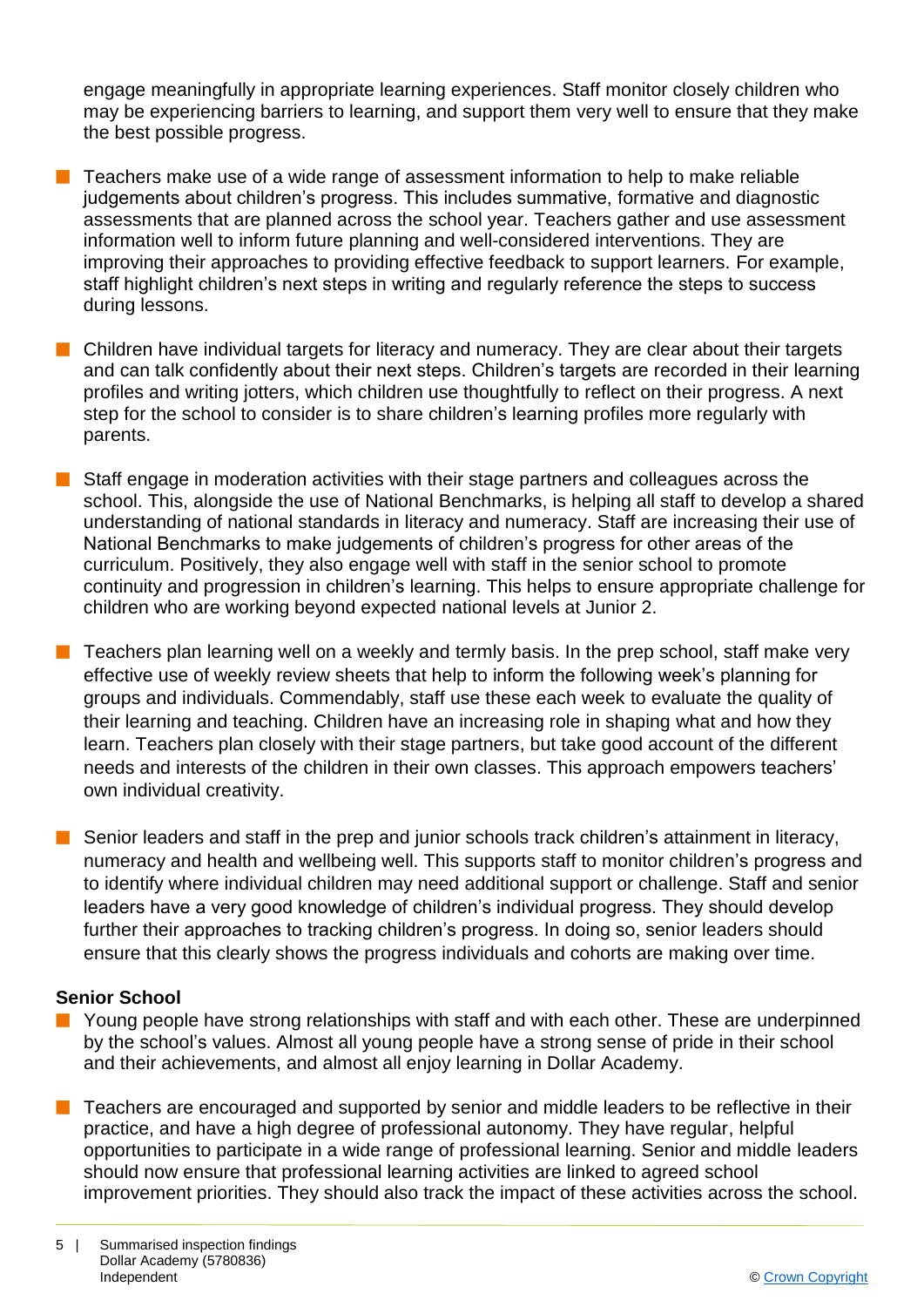- n Most teachers across the school ensure effectively that young people are active participants in their learning, by employing a range of strategies that develop higher order thinking skills and independent learning in almost all young people. Across most curricular areas, teachers make effective use of a variety of digital platforms to share information with young people, and to allow young people to exercise choice in their learning. Senior leaders should continue with plans to develop further approaches to digital learning. Across the school, almost all teachers ensure that young people have a variety of meaningful opportunities to learn and work collaboratively. Most young people experience learning that is purposeful and takes into account their needs. Most teachers ensure that young people are engaged in learning and actively encourage discussion. Whilst most tasks provide sufficient challenge, teachers should continue to ensure that experiences in class provide all young people with opportunities to extend their thinking and learning.
- $\blacksquare$  In most classes, young people are clear about the purpose of their learning. Teachers' explanations and instructions are clear. Teachers regularly give young people the opportunity to make decisions on how they demonstrate their learning, including in SQA National Qualification classes. Most young people can articulate clearly their learning progress, which is documented in their learner profiles. Heads of departments and teachers analyse this information, identify pupils who would benefit from additional support for learning, and report progress to parents. Senior leaders should ensure that they have a comprehensive strategic overview of all young people's academic progress through the senior school. This attainment data should be used by senior leaders and teachers to pinpoint future improvements in learning and teaching.
- $\blacksquare$  Most teachers employ assessment approaches skilfully, enabling young people to demonstrate their subject understanding and their opinions clearly. Teachers' use of questions elicits high quality responses from almost all young people, across the whole senior school.
- n Teachers plan for assessment very well across the school. In classes, teachers use appropriate interventions to support almost all young people. At Form I and Form 2, teachers' assessment of pupils' learning is based on use of the National Benchmarks. Across the senior school, a high number of teachers are involved in SQA duties. As a result, almost all staff are clear about their roles in implementing the key requirements for National Qualifications and share these well with young people. Teachers and staff provide valuable opportunities over and above the school day to support young people in their learning whenever necessary.
- In all three boarding houses, children and young people are very well supported in their learning outwith the school day. The dedicated team of house tutors plays an essential role in assisting children and young people to complete homework, to study and to participate in individual pursuits, such as practising musical instruments. House parents and house tutors work very closely with support for learning staff to ensure that learners with particular needs receive individualised help. Within each house, learners can access digital resources safely, enabling them to personalise their work. They can use desktop computers in study areas or their own laptops or handheld portable devices to complete project work. These opportunities allow children and young people continuity in their learning and a chance to reinforce and develop further their digital skills. Staff across the houses ensure that children and young people have time and space to relax and rest with their friends. Houses are very well equipped and resourced to keep boarders actively engaged in their house community. Joint house evenings, trips and excursions at weekends ensure that all of those who board have opportunities to enjoy each other's company in a variety of well-supervised settings.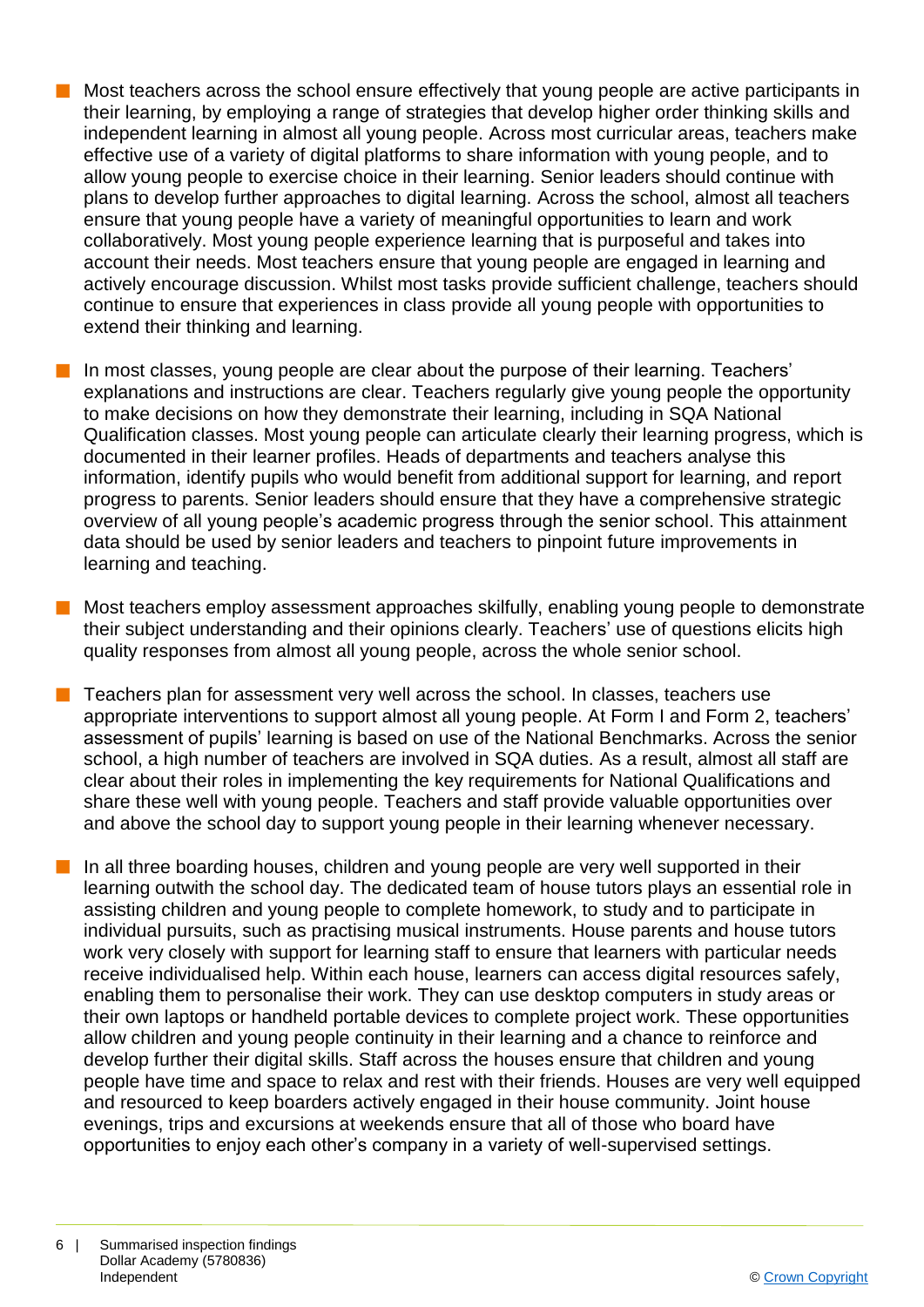## **2.1 Safeguarding**

**n** The school submitted self-evaluation information related to child protection and safeguarding. Inspectors discussed this information with relevant staff and, where appropriate, children. In addition, inspectors examined a sample of safeguarding documentation. At the time of the inspection, there were no identified areas for development.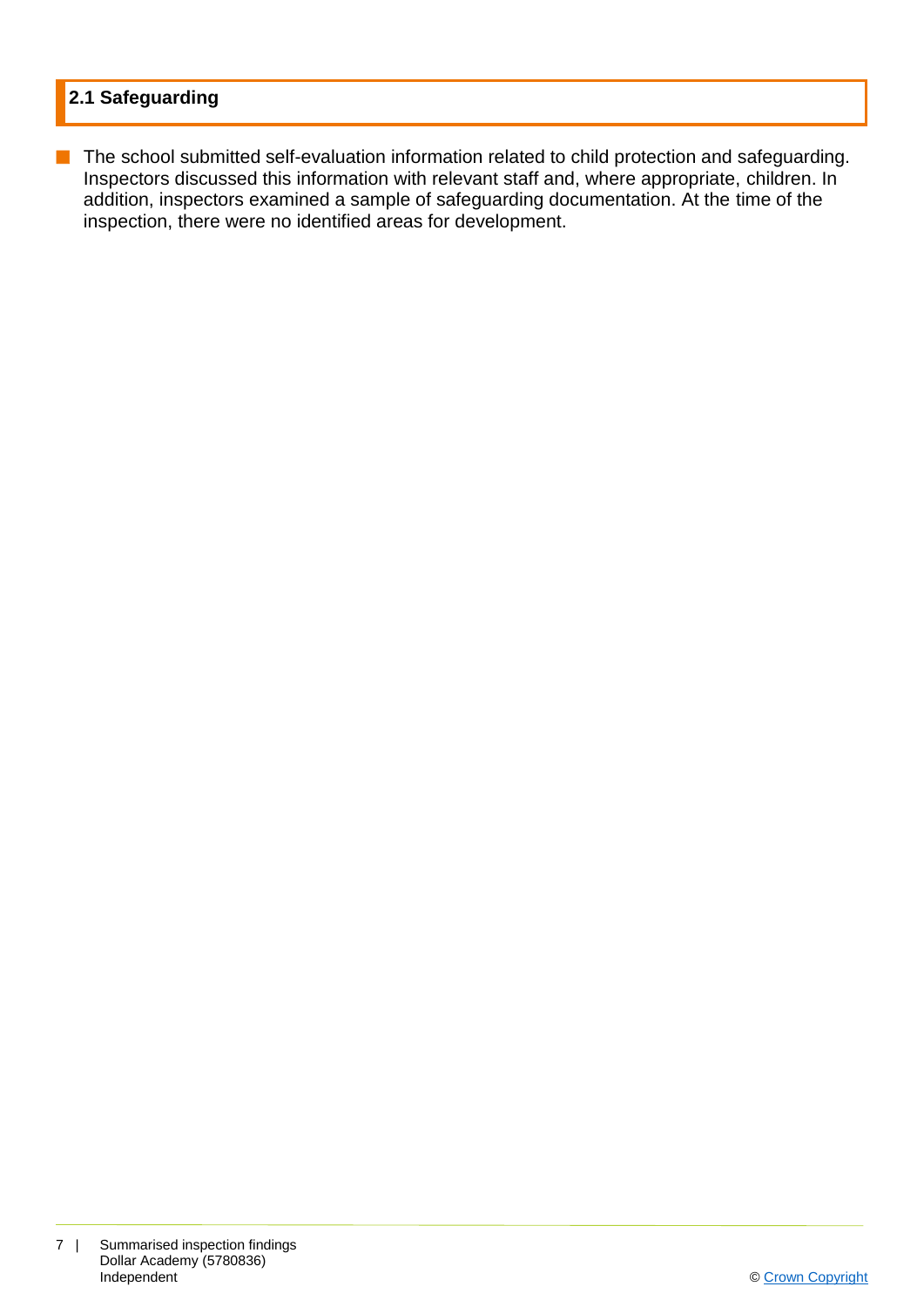#### **3.1 Ensuring wellbeing, equality and inclusion very good**

This indicator reflects on the setting's approach to children's wellbeing which underpins their ability to achieve success. It highlights the need for policies and practices to be well grounded in current legislation and a shared understanding of the value of each individual. A clear focus on wellbeing entitlements and protected characteristics supports all children to be the best they can be and celebrates their successes and achievements. The themes are:

 $\blacksquare$  wellbeing

- $\blacksquare$  fulfilment of statutory duties
- inclusion and equality
- $\blacksquare$  Across the prep, junior and senior schools and boarding houses, the promotion of wellbeing is an underpinning feature of the whole school. This helps children and young people to develop confidence and resilience, and helps them to feel safe and included. Each term, all children and young people carry out individual assessments on their own health and wellbeing, using the wellbeing indicators. This information allows staff to offer appropriate support to children and young people if necessary. As a result, staff, children and young people have a shared understanding of the wellbeing indicators and their relevance to the lives of all learners. The school should continue to work on the development of staff wellbeing approaches, in order to focus on the wellbeing of the whole school community.
- Across the school, and overall across the boarding houses, there are strong, positive relationships between staff, children and young people. In the prep and junior schools, children comment positively on being part of the 'Dollar family'. This is fostered by the effective buddying systems and the way that senior pupils take a very active role in supporting the children in the prep and junior schools. At all stages of the school, children and young people are well behaved and are caring and respectful to each other. Staff know children and young people very well and support them effectively in dealing with both learning and pastoral concerns.
- A strong focus on mental health has encouraged children and young people to be more open about mental health issues and to seek appropriate support. In the boarding houses, staff are sympathetic to issues that children and young people may face, such as homesickness or examrelated anxiety. They work very closely with health partners to find the best strategies to support individuals at times of need. Across the school and boarding houses, children and young people receive support from the school medical centre, school counsellor, and if appropriate, Community Paediatrics, Child and Adolescent Mental Health Services (CAMHS) and educational psychologists. The school community benefits from health and wellbeing themed days; opportunities to practice mindfulness and yoga; and visits from outside agencies, such as the Samaritans. To increase the school's capacity further, 48 members of the staff team across the school and boarding houses have been trained as mental health first aiders, with six achieving 'trainer' level. A number of senior pupils are trained as mental health ambassadors in order to support their peers. The mental health ambassadors outline their role at school assemblies and have their photographs on posters throughout the school for ease of identification for children and young people. The school should continue with its plans to expand the mental health first aid training across a wider variety of staff.
- Staff value the views and opinions of children and young people. For example, recently young people have been key in researching and developing a new mobile phone policy for the school. Staff should continue to ensure that learners of all ages are empowered to drive developments within the school. Staff should continue to encourage children to be aware of their rights by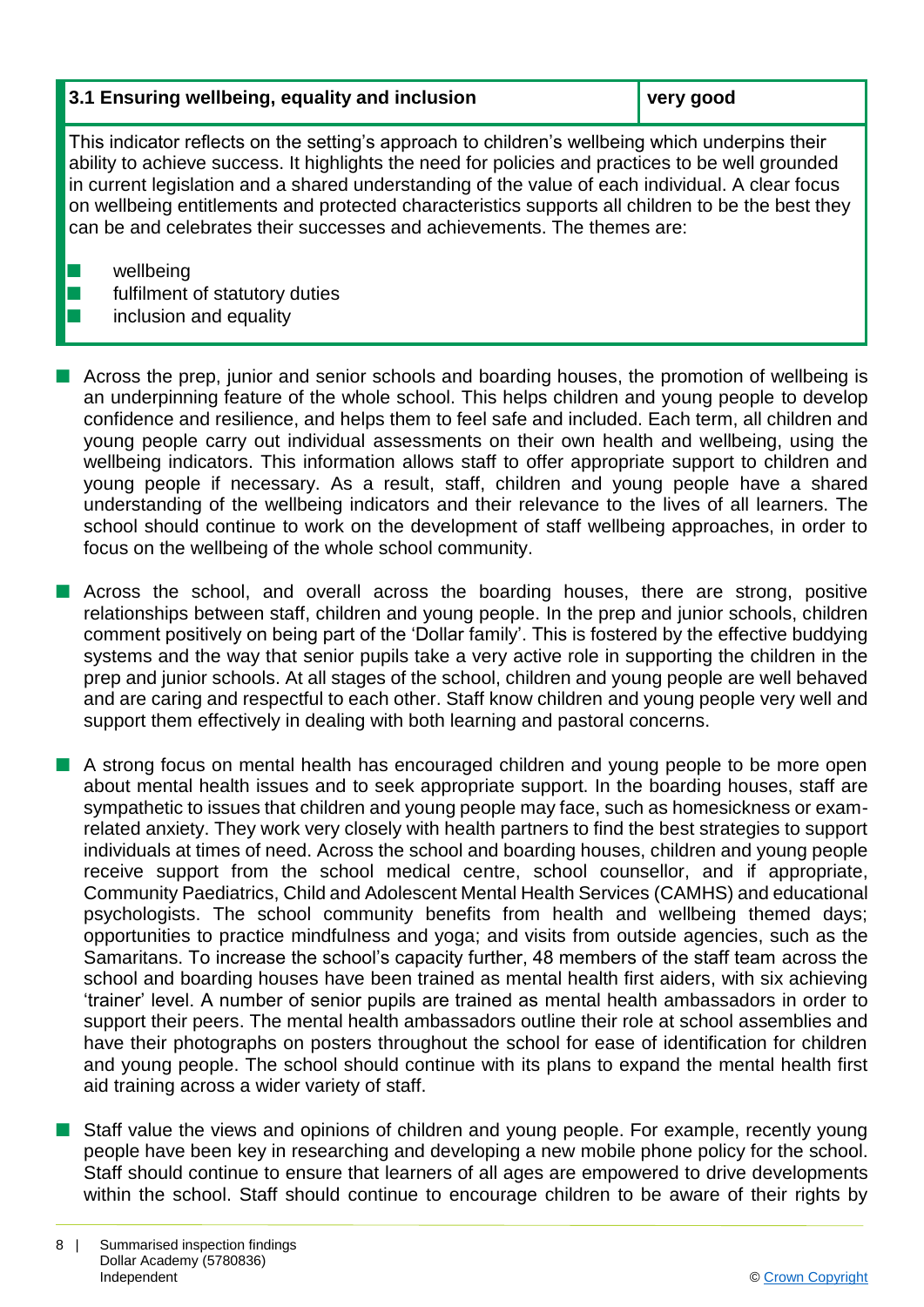continuing to promote the United Nation Convention on the Rights of the Child. A next step is to develop this in conjunction with further development of the wellbeing indicators.

- **n** Children and young people are aware of the importance of healthy food choices and are provided with the opportunity to make these choices through the range of high quality of food on offer. Catering staff have won a number of national awards. Children and young people, particularly those who are boarders, have a say regularly in the range and types of food at mealtimes. At all stages of the school, children and young people participate in a wide range of sports and games which encourages them to both develop and enjoy physical activity. This is helping them to feel more confident and to work better with other people. It has also motivated them to go outdoors more often.
- **n** Across the school and boarding houses, staff monitor any reported instances of bullying. Information from the school's tracking shows a decreasing trend in the number of reported bullying incidents year on year. School staff have commented that the successful implementation of a peer mentor and leadership scheme has been one factor for this decrease. This scheme gives young people the chance to explore and challenge the attitudes, beliefs and cultural norms that underpin bullying and other forms of violence. As a result, children and young people are developing the confidence to speak up when they witness peers not treating each other kindly. Whilst children and young people say they know where to go to for support, a minority of learners and parents feel that the school could deal better with bullying. School staff should continue to study any emerging patterns or trends linked to bullying, including those related to children and young people with protected characteristics.
- **n** Across the school and boarding houses, senior leaders have a very good understanding of statutory requirements and comply with codes of practice. They work closely with staff, governors, learners, parents and partners to fulfil these duties. Children and young people with additional support needs are very well supported using a staged intervention model. Support for learning staff are extremely skilled in assisting children and young people sensitively, within the support for learning base and in classes. There are robust learning support plans in place for children and young people who require these, with appropriate targets set which are regularly reviewed. Support for learning staff liaise very well with guidance staff and prep and junior school staff to ensure that there is reciprocal and effective communication to ensure that children and young people are well supported holistically.
- The head of support for learning, and other support teachers and staff, provide professional learning to the wider school staff team. This is building the capacity of staff to support children and young people with additional support needs throughout the school. This is particularly important given the increasing number of children and young people with additional support needs that attend the school. Senior leaders should sample and monitor regularly the variety of pupil records that staff maintain across the school and boarding houses, to ensure these are maintained to the highest quality and that language used within these records is always appropriate.
- Children and young people for whom English is an additional language (EAL) are very well supported by teachers in the EAL department. Young people, where appropriate, will sit National 5 and Highers in English for speakers of other languages (ESOL) examinations.
- Overall, across the school and boarding houses, approaches to inclusion and equality are becoming embedded to ensure all children and young people can make the progress they are capable of. Staff are skilled at developing children's and young people's awareness of diversity and cultural difference. Children and young people from different cultures help others learn their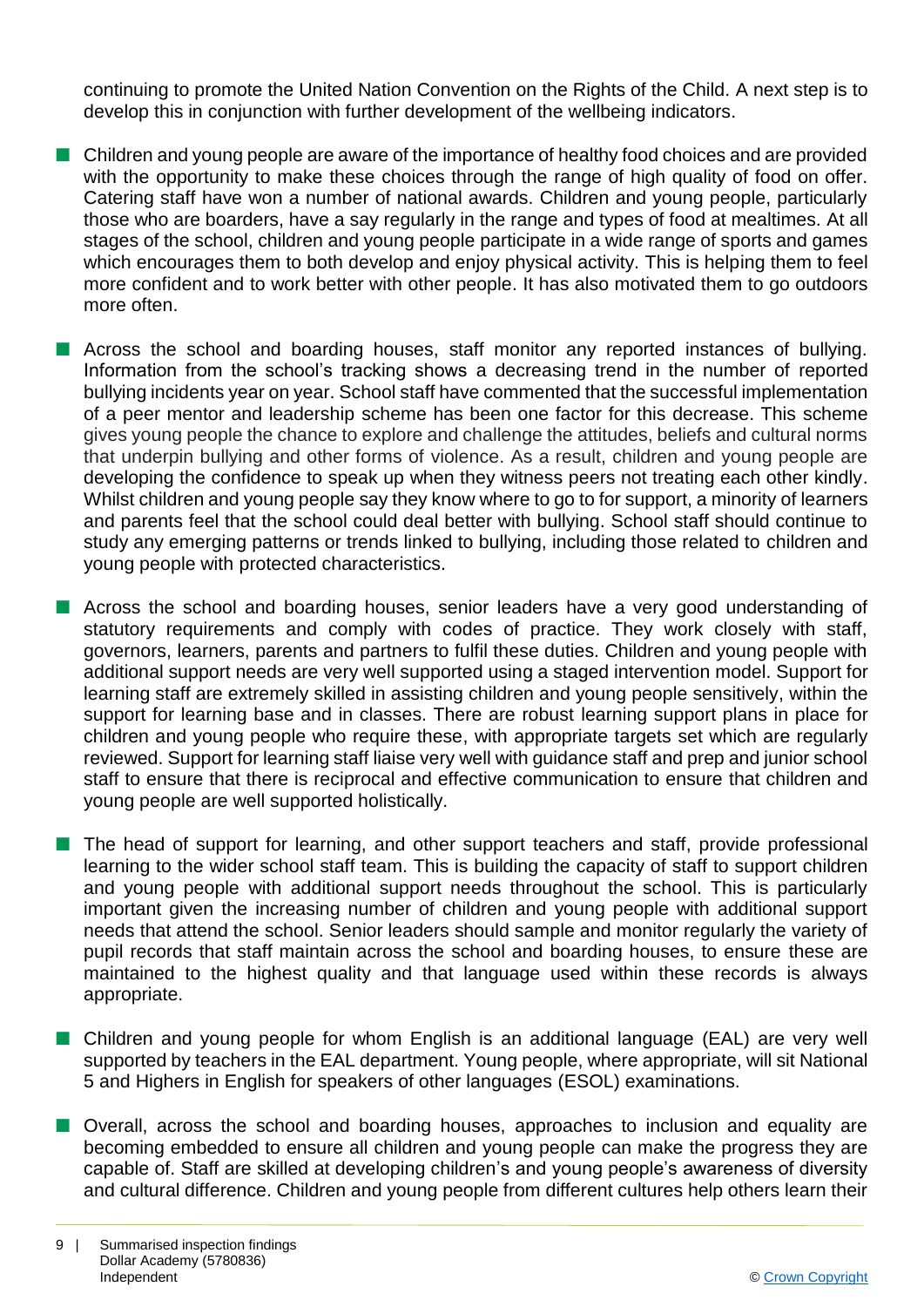language, for example, Mandarin. This strengthens the school's inclusive culture. Staff are very aware of financial constraints of families and strive to ensure sensitively that all children and young people are able to access all that the school can offer. The comprehensive personal and social education programme (PSE) is progressive from prep through to senior years. This allows children and young people to explore further diversity and equality at an appropriate level according to their age and stage. Young people contribute very well to the PSE programme. For example, senior pupils deliver lessons to young people in Forms 2 and 4, on relevant themes such as peer mentoring, mental health and anti-bullying. Within the PSE programme, effective use of outside speakers helps young people to challenge stereotypes and promote equity and inclusion through their day-to-day interactions. The school should continue to look at widening access to activities to all children and young people, regardless of their gender.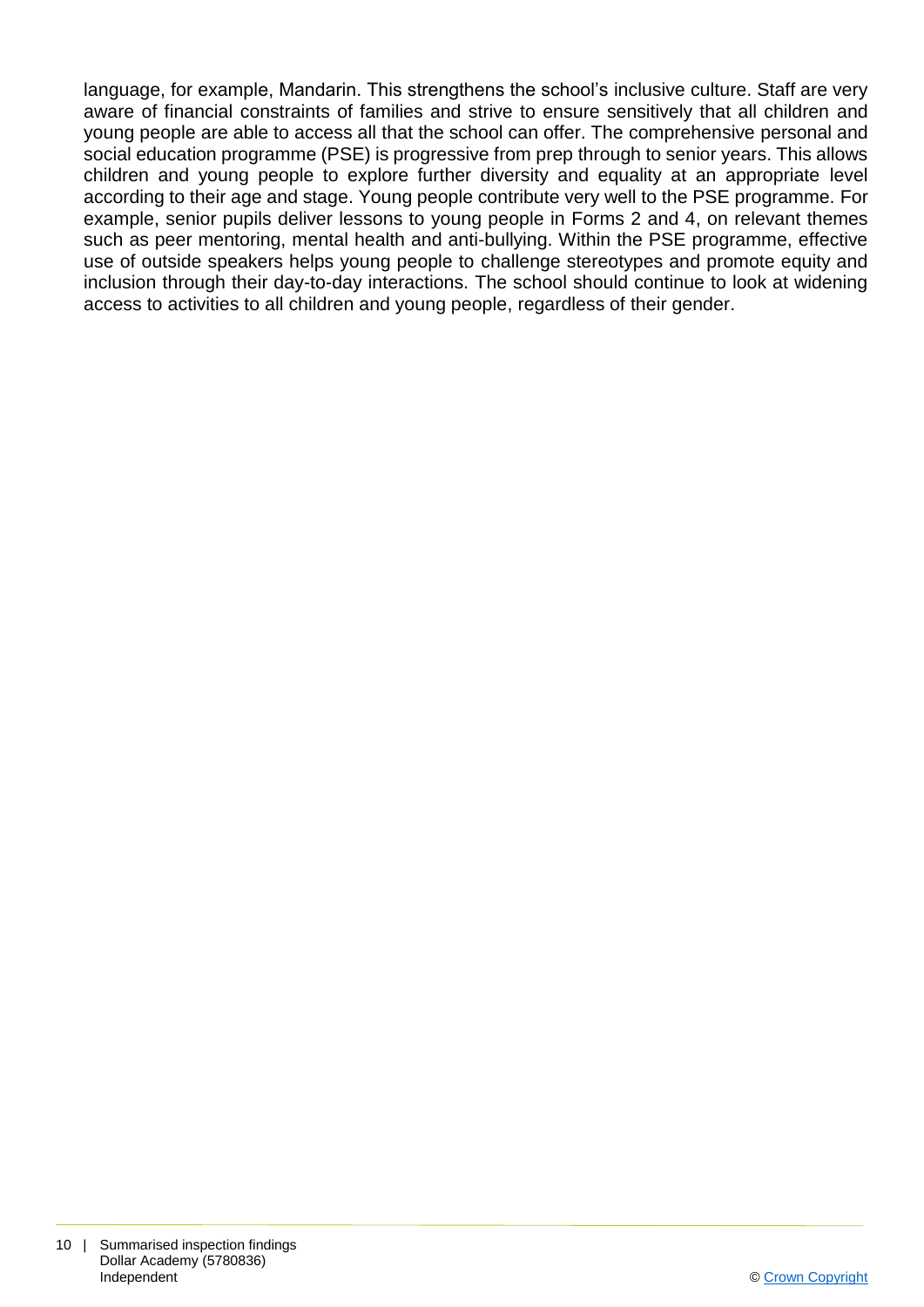| 3.2 Raising attainment and achievement                                                                                                                                                                                                                                                                                                                                                                                  | very good |  |
|-------------------------------------------------------------------------------------------------------------------------------------------------------------------------------------------------------------------------------------------------------------------------------------------------------------------------------------------------------------------------------------------------------------------------|-----------|--|
| This indicator focuses on the school's success in achieving the best possible outcomes for all<br>learners. Success is measured in attainment across all areas of the curriculum and through<br>the school's ability to demonstrate learners' achievements in relation to skills and attributes.<br>Continuous improvement or sustained high standards over time is a key feature of this<br>indicator. The themes are: |           |  |
| attainment in literacy and numeracy                                                                                                                                                                                                                                                                                                                                                                                     |           |  |

- attainment over time
- overall quality of learners' achievement
- $\blacksquare$  equity for all learners

#### **Prep and Junior School**

 $\blacksquare$  Across the prep and junior schools, children's attainment in literacy and numeracy is very good overall.

#### **Literacy and English**

- $\blacksquare$  Across the prep and junior schools, almost all children's attainment in literacy is very good. Almost all children are making very good progress from their prior levels of attainment and a significant number are working beyond expected levels.
- $\blacksquare$  Children demonstrate highly developed skills in listening and talking. Their writing is of a very high standard and almost all engage very well in this curricular area. They have a clear understanding of their strengths and next steps in writing, which is supporting them to make strong progress.

#### **Listening and talking**

■ Across the prep and junior schools, children listen very well and respectfully to each other, both in class and in small-group situations. Children are articulate and are able to talk very confidently and audibly about a range of topics. They communicate with respectful selfassurance with adults. In all lessons, children share their thoughts and ideas readily with other children. They take turns and contribute at the appropriate times. They are curious learners and can relate their own experiences to discussion topics. All children benefit from preparing talks and presenting these to their classmates. Towards the end of Junior 2, almost all children are able to share information and opinions with ease. They build well on the contributions of others during group discussions.

#### **Reading**

- At Prep 1, almost all children are making very good progress in developing knowledge and application of phonics in their reading. They share confidently their thoughts and feelings about stories and other texts and understand the use of terms, author and illustrator. They are able to answer questions to predict what happens next in a story.
- $\blacksquare$  Older children in the prep school read with expression and understanding. They can find key information in texts and identify features of fiction and non-fiction, enjoying both genres. Children use their reading skills well to support their understanding of texts. Children in the junior school respond well to reading challenges. Children display a positive attitude to reading for enjoyment, which is developed further for children who are supported by the older children who act as reading buddies. Children across both schools can identify their favourite books and authors and enjoy reading independently.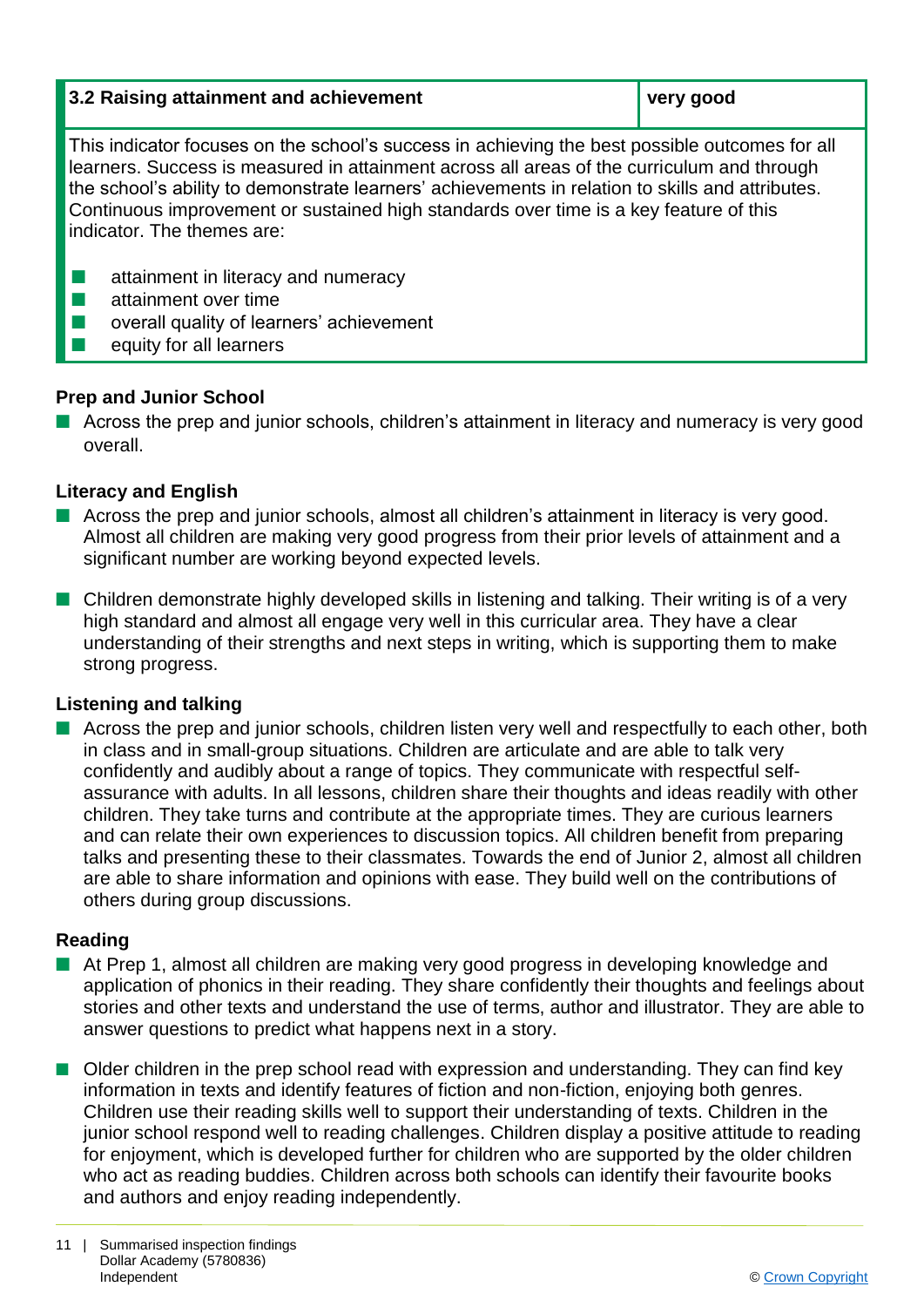#### **Writing**

Across the prep and junior schools, all children write for a variety of purposes. At Prep 1, children are making very good progress in their writing, using their topic about birds and digital technology as stimuli to make bird books and identification cards. Almost all are able to write a few sentences using simple punctuation. From the middle stages, children make good use of dictionaries and a thesaurus to support their writing and to extend their use of vocabulary. A strong feature of the teaching of writing across the prep and junior schools is the time teachers invest in encouraging children to plan their writing well. This provides children with a solid framework and structure for successful writing. As a result, almost all children produce high quality, sophisticated and entertaining pieces of writing with great attention to detail. Towards the end of Junior 2, most children write high quality extended pieces of writing for a range of purposes. Across the prep and junior schools, children's writing is presented well.

#### **Numeracy & mathematics**

- n Almost all children across the prep and junior schools are making very good progress from their previous levels of attainment. Almost all children are working at an appropriate level, and a few are achieving beyond expected levels. Across the prep and junior schools, children demonstrate their number skills enthusiastically in active learning activities, such as mathematical games.
- Across the prep and junior schools, almost all children show a secure understanding in number processes and place value. Overall, children use this knowledge confidently to carry out calculations appropriate to, or beyond, their stage of development. Most children say they enjoy mathematics. At Prep 1, almost all children count forwards and backwards within 20. At Prep 2, children are gaining skills in telling time to o'clock, and can work well together to sequence days of the week and months of the year. At Prep 4, children use their understanding of place value and the four operations to solve calculations. By Junior 2, most children work confidently converting fractions to decimal fractions and percentages. A life skills topic encourages children to make connections with finance, budgeting challenges and the world of work.
- $\blacksquare$  At Prep 1, children demonstrate an understanding of two-dimensional shapes in the outdoors. Towards the end of Prep 4, almost all children use mathematical language to describe the properties of three-dimensional objects. They can provide reasonable estimates of length, but there is scope for them to consolidate their knowledge of relationships between the units of measure to make simple conversions. At this stage, children identify a few different ways of interpreting and displaying data. Towards the end of Junior 2, children demonstrate a good understanding of data handling as they collect, organise, interpret and display data for their science investigations. Across the prep and junior schools, children are becoming more skilled in problem solving. Children engage very well in problem solving activities and respond well to the different challenges presented.

#### **Attainment over time**

Staff gather a range of data for aspects of literacy and numeracy, that demonstrates that children's attainment is improving over time. Currently, teachers and senior leaders scrutinise this data on a class-by-class basis. A next step is for staff to gather data across the stages of the prep and junior schools, to build a clearer picture of children's attainment over time. Senior leaders and staff analyse the data they collect well to identify children who may require additional support or challenge in their learning. Successful, targeted support and interventions are assisting all children to make progress from their prior levels of attainment. The school is at the early stages of capturing and tracking children's progress in other areas of the curriculum.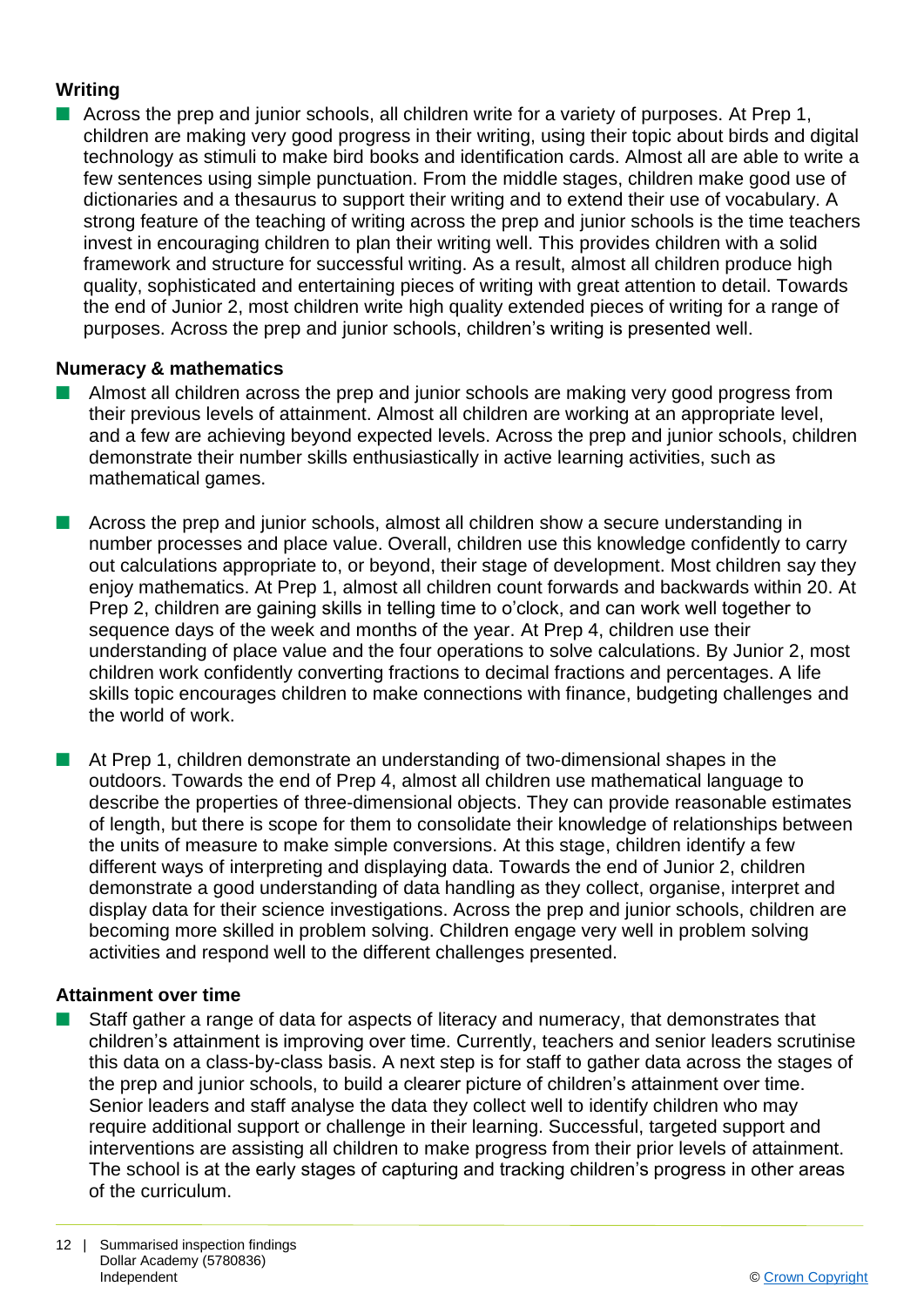n Across the prep and junior schools, children attain very high standards in STEM subjects with a progressive, challenging and engaging programme in place. By Junior 2, children's level and application of knowledge in science is particularly strong. Children's achievement in art and design is also a strength of the prep and junior schools, with a range of high quality pieces of children's work displayed in the classrooms and corridors.

#### **Senior School**

#### **Attainment in literacy and numeracy Broad General Education (BGE)**

Teachers continue to develop strategies to improve attainment in literacy and numeracy across Forms I and 2. This is preparing young people well for the rigours of Forms 3 to 6.

#### **Senior Phase**

- n At Form 4, all young people attained SCQF level 5 or better in literacy in 2018/19, improving from almost all in 2016/17 and 2017/18. By Form 5, almost all young people attained SCQF level 6 in literacy from 2016/17 to 2018/19.
- At Form 4, almost all young people attained SCQF level 5 or better in numeracy from 2016/17 to 2018/19. By Form 5, most young people attained SCQF level 6 in numeracy in 2018/19. Almost all young people attained this qualification in 2016/17 and 2017/18.

# **Attainment over time**

#### **BGE**

- $\blacksquare$  Teachers use assessment information well from a variety of assessment activities, including class tests, to show how young people are performing across all curricular areas. All heads of department use this information to track and monitor young people's progress. Staff are also using this information well to inform learner conversations with young people and to report to parents.
- **n** As planned, senior and middle leaders should continue to collate and analyse more closely the attainment data for Forms I and 2 across the subject areas. This will help them to gain a better understanding of young people's progress and to ensure that data across the school is as reliable as possible. The school needs to use all the information that it gathers on children and young people's progress across the broad general education to inform key improvement priorities, such as continuously improving literacy and numeracy across the school.

#### **Senior phase**

- n Dollar Academy has very high standards of attainment over time in SQA National Qualifications. The school's values of 'Work hard, Be kind, Get involved' underpin the strategic approach to maintaining high levels of attainment. In the last five years, almost all young people who were presented for National 5 qualifications passed. In two of the last five years, most young people attained grade A passes, with the majority attaining A passes in 2018/19. In 2018/19, almost all young people who were presented for Higher qualifications passed, with the majority attaining grade A passes. At Higher level, there is an improving picture in the percentages of young people attaining grade As in the last five years, with the exception of 2017/18. In 2018/19, most young people who were presented for Advanced Higher qualifications passed, with the majority of passes at grade A. At Advanced Higher level, the percentages attaining grade A have been variable over the last five years.
- $\blacksquare$  In the latest year, a few young people were recognised for having the highest performance in SQA National Qualifications across Scotland. An additional few young people from Forms 4 to 6 achieved 100% in these qualifications.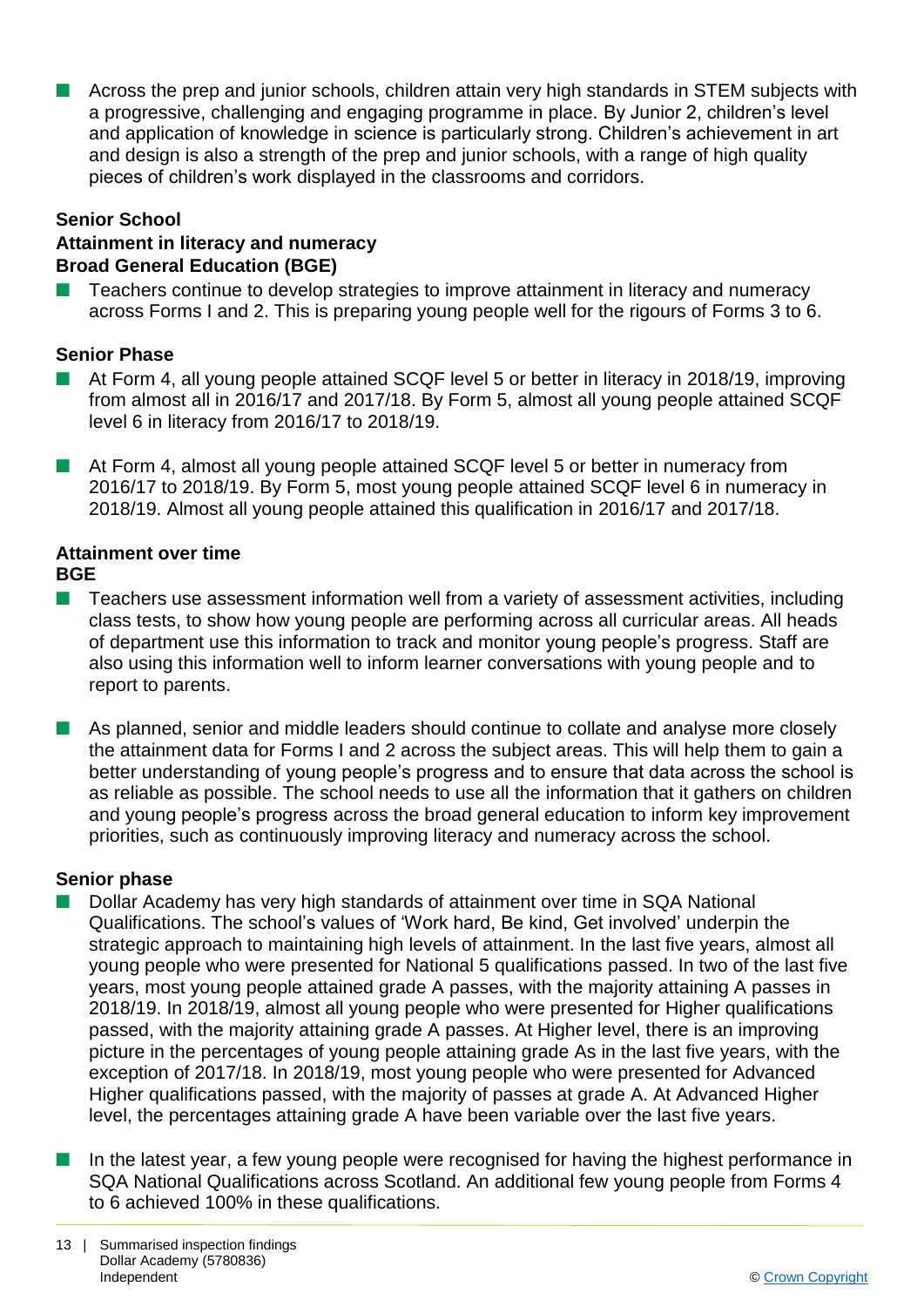#### **Breadth and depth**

- From data provided by the school for 2017 to 2019, all young people in Form 4 attained four qualifications at SCQF level 5 or better, with almost all young people attaining six qualifications, and most young people attaining seven qualifications.
- In the same period, all young people in Form 5 attained two qualifications at SCQF level 6, with almost all young people attaining three qualifications at this level. In two of the last three years, almost all young people attained four qualifications at this level, including the latest year, and most attained five.

#### **Overall quality of learners' achievement**

- The school values and celebrates the achievements of children and young people. This is done through assemblies, notices on boards, presentation of colours and internationalist awards, the Rector's newsletter, end of year school prizegiving, social media, the Fortunas and the pupil-produced Galley publication. Children's and young people's talents are showcased in musical concerts, drama productions, art exhibitions and sporting events.
- **n** An extensive co-curricular programme offers over 70 different clubs and activities, which encapsulates the school's value of 'get involved'. This offers wide-ranging opportunities for personal achievement. Children's and young people's strong participation in the clubs results in high levels of sporting, cultural and creative skills being developed.
- The school enjoys high profile successes in various team and individual activities at both international and national levels, with young people often demonstrating skills at an exceptional level. The Dollar Academy Pipe Band are the current Juvenile World Champions. The school's teams are Scottish championship winners in hockey and cricket. Other significant successes for individual pupils include them being university champions in 'ultimate frisbee' and engaging in international representation in rugby, skiing and tennis.
- $\blacksquare$  Many young people have developed endurance and leadership skills by participating in the Duke of Edinburgh Award Scheme or in the highly successful Combined Cadet Force. These activities promote team building skills, good time management and resilience.
- **n** All children and young people complete a pupil profile detailing their personal achievements. Staff have plans in place to implement a commercial system to track the progression of achievements and the skills for learning, life and work that children and young people gain.
- $\blacksquare$  Children and young people support others effectively through a wide range of roles, such as leading PSE classes, helping out with activities in the prep and junior schools and running extra-curricular clubs. All young people in Form 6 are prefects. Each prefect undertakes two helpful duties a week to contribute to the smooth running of the life of the school.
- n Global citizenship is a strong feature of the school and many opportunities for children and young people are offered. Day and residential trips provide a variety of cultural, social and political experiences. There are exchanges with schools in several countries, as well as departmental trips overseas. Ski and sports tours are a regular feature. Travel scholarships are available to young people in Forms 5 and 6.

#### **Equity for all learners**

Staff at Dollar Academy are aware of the importance of equity for all. They make very good use of their knowledge of the individual circumstances of children and young people to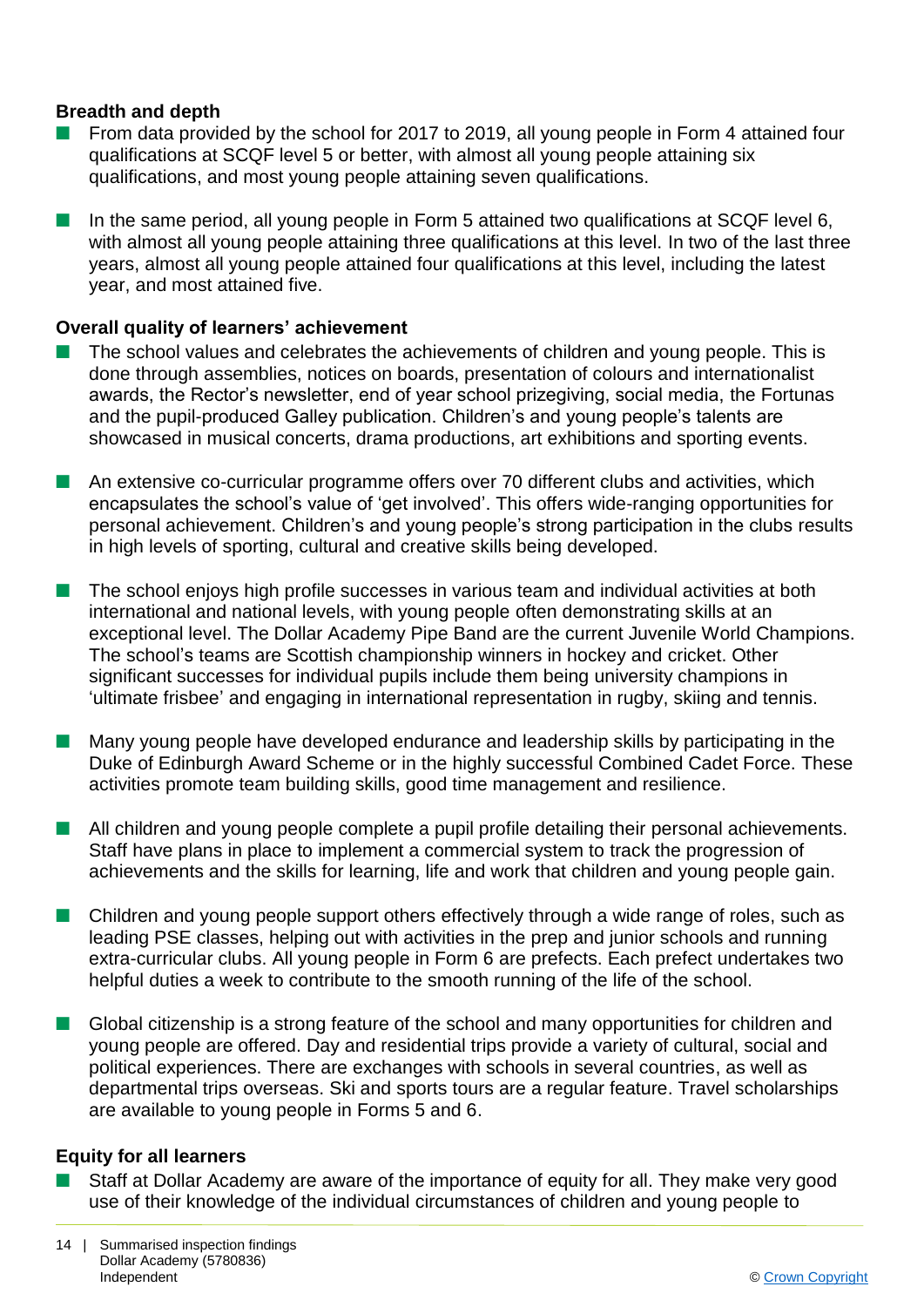ensure that all learners receive the support they need to participate fully in the life of the school. Children and young people contribute to the life of the wider community by helping out in local primary schools and at gala days. The bi-annual sponsored walk raises funds successfully for local and international charities. The established annual trip to support a children's home in Romania broadens the minds of the young people involved and develops their social awareness and perceptions of equality and diversity. Children and young people actively support a foodbank in the local community.

 $\blacksquare$  From information provided by the school, almost all young people who go on to attend higher education, attend the university of their choice. They choose to follow a wide range of subjects. A few young people choose to have a gap year to broaden their experiences. The school supports all young people well in their choices.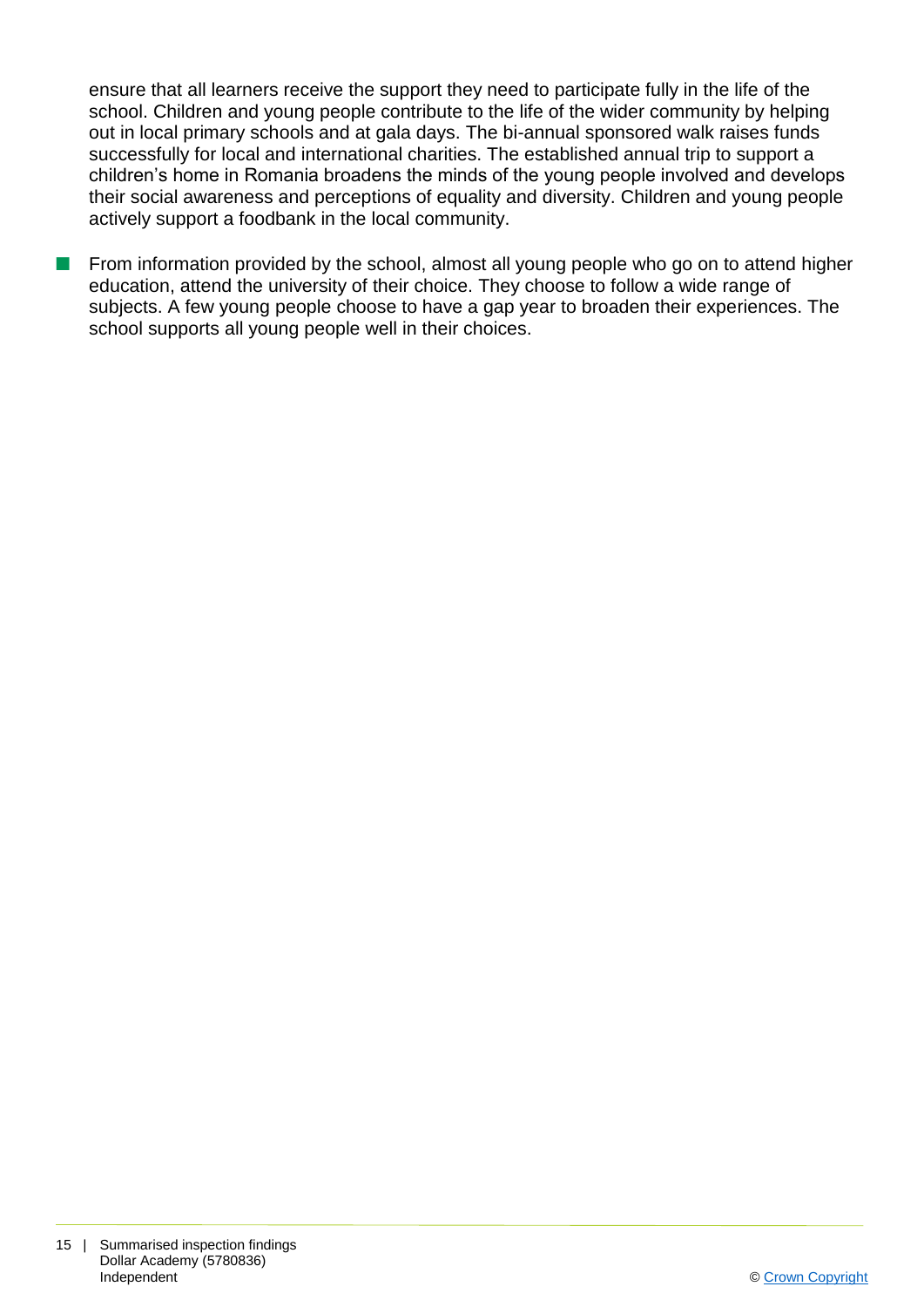#### **Choice of QI : 2.6 Transitions**

- Arrangements to support learners and their families
- $\blacksquare$  Collaborative planning and delivery
- $\blacksquare$  Continuity and progression in learning

 $\blacksquare$  Children, young people and their parents are actively engaged in transitions at all stages of the school and boarding houses. Staff take very good account of children's and young people's mental and emotional health needs when planning transitions. For example, through 'Come and Play' sessions, open days, 'Moving up Mornings', induction and activity days for pupils, and information evenings for parents. There are effective arrangements in place to involve families and relevant agencies to support transitions for those children and young people requiring additional support. School staff liaise well to ensure effective transitions into, during and beyond any stage to support children's and young people's learning. There is also a strong focus on ensuring a high level of social and emotional support for all children and young people. This ensures children and young people feel well supported during transitions and continue to make progress. Senior pupils are enabled to make informed choices about their next phase of learning, including preparation for further and higher education and the world of work and future careers.

There is a comprehensive, well-planned programme of transition arrangements in place. Staff work with partners in local nurseries, other schools and agencies to ensure transition arrangements are effective for all learners, including those requiring additional support. Plans take account of transitions for groups of learners, as well as for individuals, including at key course choice stages in the senior school. Staff work well collegiately across Dollar Academy to ensure key information is shared about learners' progress and needs. Enhanced transition arrangements are in place for those children and young people who require this. For example, children and young people for whom English is an additional language benefit from tailored support when they join the school and boarding houses. Specialist teachers help them to settle into their new environment and make sure that staff across the school are aware of the best strategies to support individual learners.

n There is continuity and progression in learning across all curriculum areas, at all stages of learning in the prep and junior schools and within departments in the senior school. Staff plan collaboratively with others to develop a shared understanding of progress within the prep and junior schools. A next step is to ensure staff work collaboratively to moderate numeracy and literacy across the curriculum. Staff make very good use of profiling and personal learning planning to help children and young people identify strengths and next steps in learning. For example, 'ICT passports' are used in the prep and junior schools to track children's digital skills. These are implemented up to Form 4, to ensure children and young people have transferable skills. Pupil profiles are in place across the school. The school should build on the plan to now develop these as electronic profiles, cross-referenced to skills for learning, life and work. Children and young people learn about careers throughout their time at school. For example, J1 pupils learn about the world of work through the 'Life Skills' programme and learners in Forms 5 and 6 speak highly of the planned events and individual support they receive to prepare them for higher and further education, the world of work and future careers. Working with partners, the school supports effectively all young people into positive post-school destinations.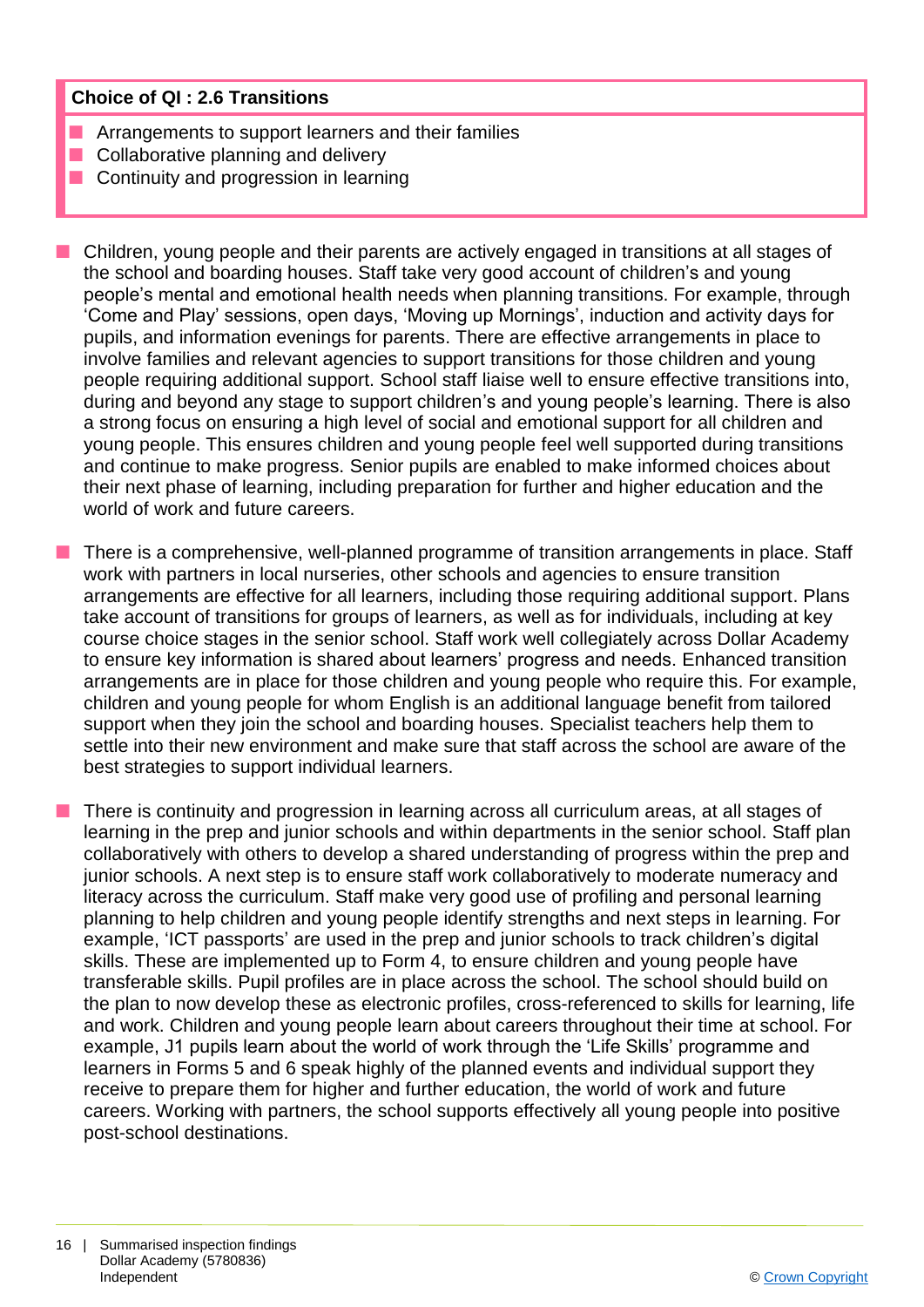# Practice worth sharing more widely

 There are highly successful approaches to promoting science, technology, engineering and mathematics (STEM) across the prep, junior and senior schools. STEM is embedded into the curriculum rationale of the school. At the senior phase, over recent years there has been a clear focus on encouraging girls to choose STEM subjects and to contemplate future careers in associated professions. This has resulted in increasing numbers of girls going on to study STEM related courses at university. Young people in form 6 have the opportunity to study a Biology for Medics course. The syllabus is bespoke and topics studied are decided collaboratively by the young people and teachers. Young people's knowledge and skills are enhanced through this course, helping them to cope with the potential challenges of higher education*.* In the prep and junior schools, children benefit significantly from high quality learning and teaching in science. As a result, by the end of their time in junior school, their attainment in science far exceeds national expectations. All children in Junior 2 demonstrate their outstanding scientific knowledge at the annual science fair. This allows them to also apply their creativity, organisational, research and presentation skills in a worthwhile and highly relevant way.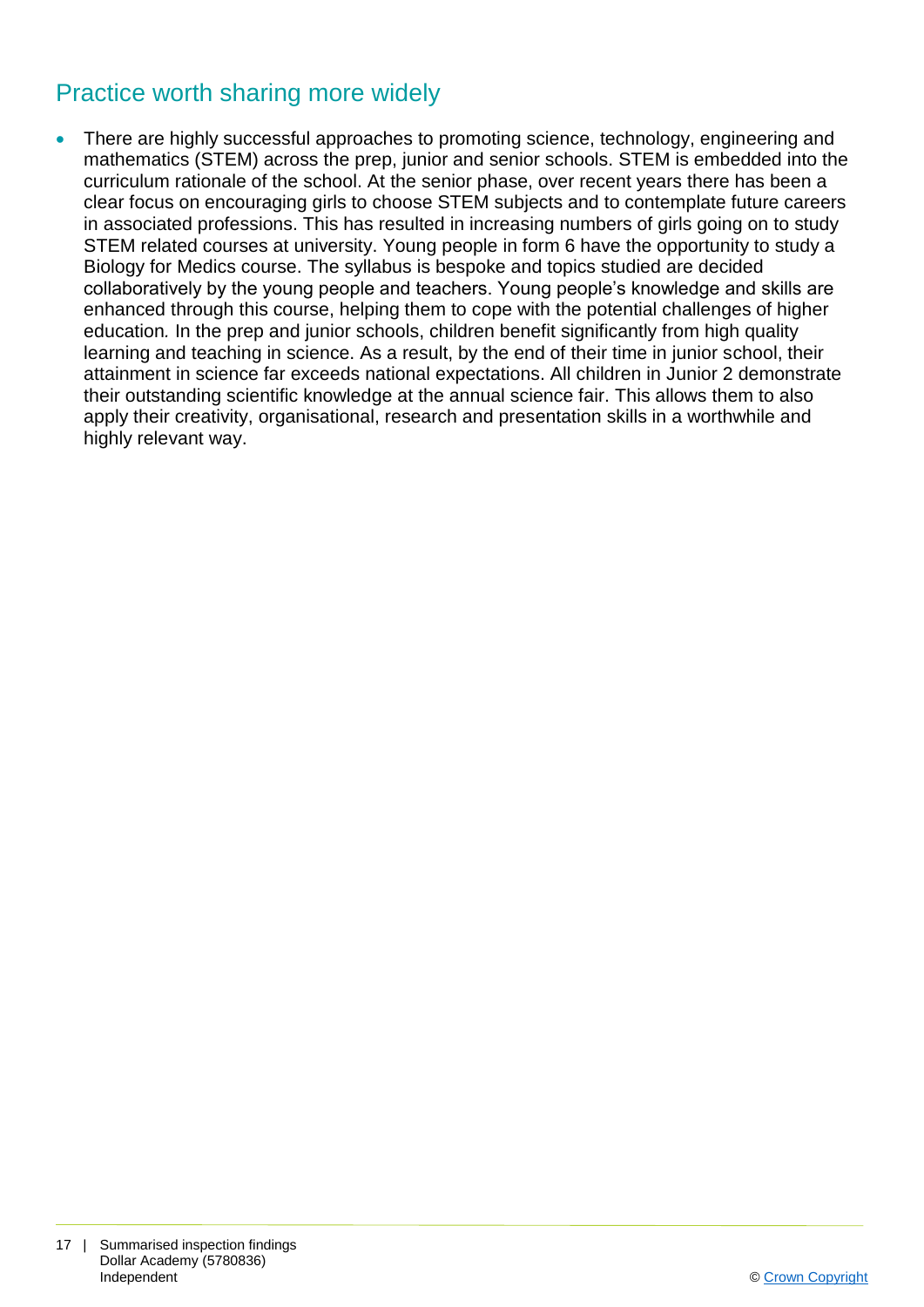#### **Care Inspectorate evidence**

## **1. How well do we support children's and young people's wellbeing?**

Children and young people had mostly very positive, warm, nurturing relationships with staff caring for them at all levels. The school were aware of where this could be further enhanced and had plans for addressing issues. There were a number of people that children and young people could go to for reassurance across a range of settings within the school, including the services of a school counsellor. The school had a system for peer mentoring and prefects took responsibility for the wellbeing of younger pupils as part of their role. In the boarding houses, heads of house and depute heads of house provided support and guidance and advocated on behalf of the boarders in their house. The school had an ethos of 'Be Kind' which aimed to promote a positive, respectful culture throughout. For the most part children and young people said they experienced kindness, sensitivity and thoughtfulness from staff at all levels, and from each other.

Children and young people said they felt their privacy was respected, while they were included in aspects family life of the house parents and fun activities with them.

During our discussions with some young people, we heard that there were some areas where this could be improved to ensure privacy and dignity was maintained for everyone. Children and young people who shared rooms talked of the benefits they enjoyed from this and the positive friendships they developed as a result.

There was a range of ways provided for children and young people to make suggestions and give feedback. They had many opportunities to express their opinions and discuss their care and support with members of staff across the school. We saw examples of staff advocating for children and young people and encouraging them to take leadership responsibility. Children and young people who had English as an additional language benefited from extensive support from appropriate staff. Where additional support needs were identified there were clear links to appropriate support to ensure their needs were met.

While we saw that the outcomes for all of the young people were mostly very good, the experience of boarding for some of the young people was less positive in some areas than for others. The senior management team were aware of this. We highlighted the need to ensure that records made used language which reflected their 'Be Kind' ethos and positive reflection on young people.

We saw many examples of children and young people exercising choice. This included : cocurricular activities; sporting activities; spending time with friends; extensive links with the local community; choosing to take part in group activities or to spend time on their own; social events in each other's houses; and a range of stimulating outings.

Children and young people were encouraged and supported to properly use all academic facilities and resources to advance their studies, interests and achievements. They had an extensive array of fun opportunities such as:- jewellery making; bee keeping; photography; music and drama; in addition to sports and other outdoor activities including charity events.

Children and young people were supported and encouraged to keep in touch with family and friends. They told us they felt safe in the school and campus and we saw that security systems were in place across the campus to help keep children and young people safe. Policies and procedures relating to pupil safety and child protection were in place and appeared effective.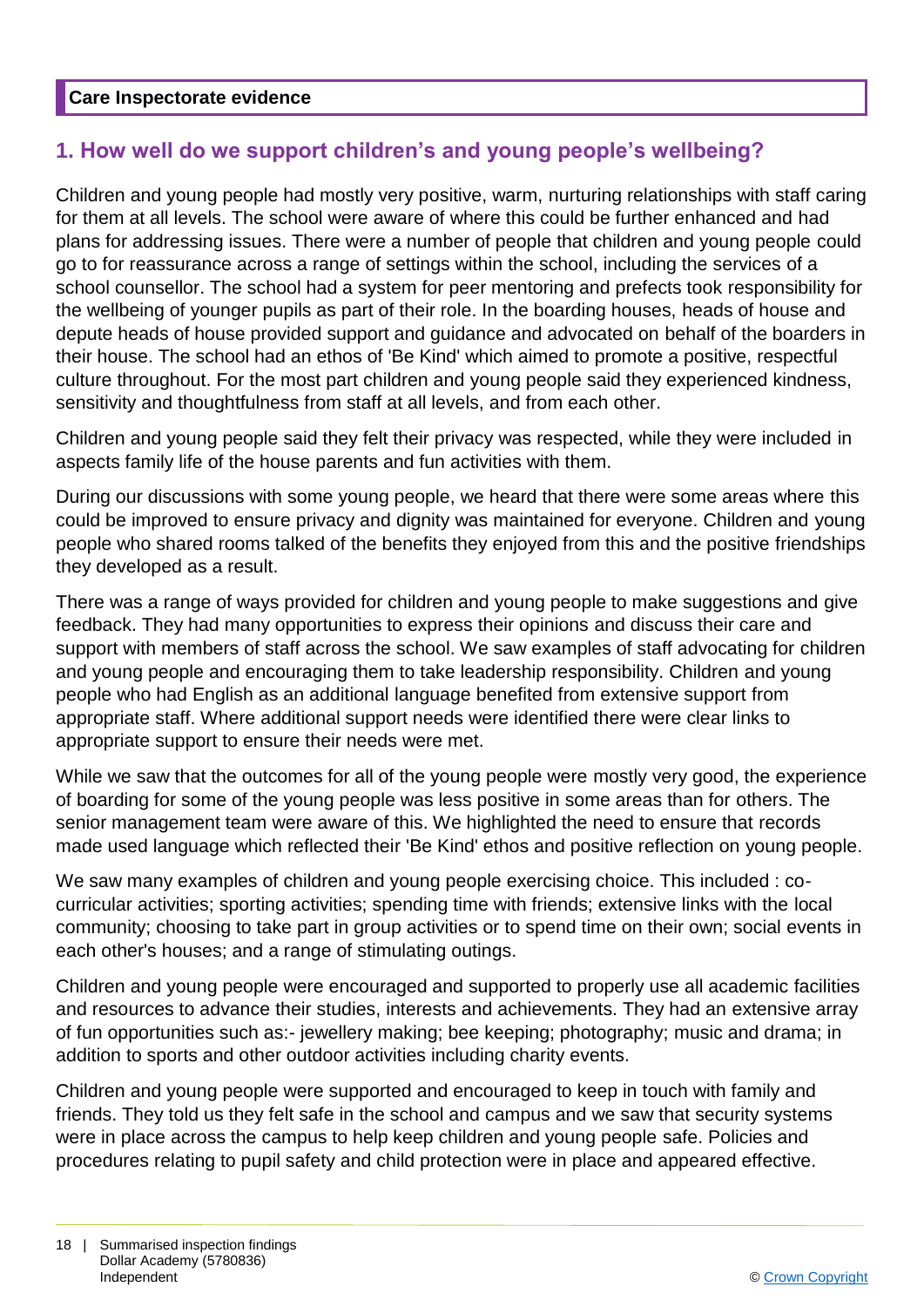Staff were given regular training and guidance on child protection and safeguarding in a range of ways. The school had implemented measures to prevent bullying, and through tracking the outcomes, confirmed that instances of bullying had decreased.

Boarders had access to the nursing centre which was open during the day for five days a week. A nurse also attended on Saturday mornings to provide nursing cover for sporting events. There were very effective systems in place to make sure that medication for children and young people was provided safely and well, and their health needs were met. Children and young people we spoke with told us they could always visit nursing staff if they had any health related issues and would also be referred to local health or specialist services as required.

The school had recently introduced a programme focusing on positive Mental Health. This included Mental Health First Aid and identified Mental Health ambassadors, some of whom were pupils. There were different levels of training provided which different staff could access. The programme linked with the school's 'Be Kind' ethos. The school had a counsellor who provided a range of supports including one to one for children and young people (to which they could self refer), and advice and guidance to inform staff. The school provided a wide range of healthy meals and snacks, both in the dining room and in the boarding houses. Through the Dining Hall

Committee, young people had opportunities to influence menu choices and give feedback, and we saw that responses were given to questions raised.

In order to ensure that the quality of care and support provided consistently achieves positive experiences throughout the service the school should take action to address the identified.

This is to ensure that care and support is consistent with Health and Social Care Standard 3.19 which states "My care and support is consistent and stable because people work together well."

1.1 People experience compassion, dignity and respect

#### 1.1 Children and voung people experience compassion, dignity and respect Evaluation

 $4 - Good$ 

1.2 Children and young people get the most out of life Evaluation

5 - Very Good

1.3 Children and young people's health benefits from their care and support they experience Evaluation

5 - Very Good

1.4 Children and young people are getting the service that is right for them Evaluation

Not assessed

#### **Care Inspectorate grade: good**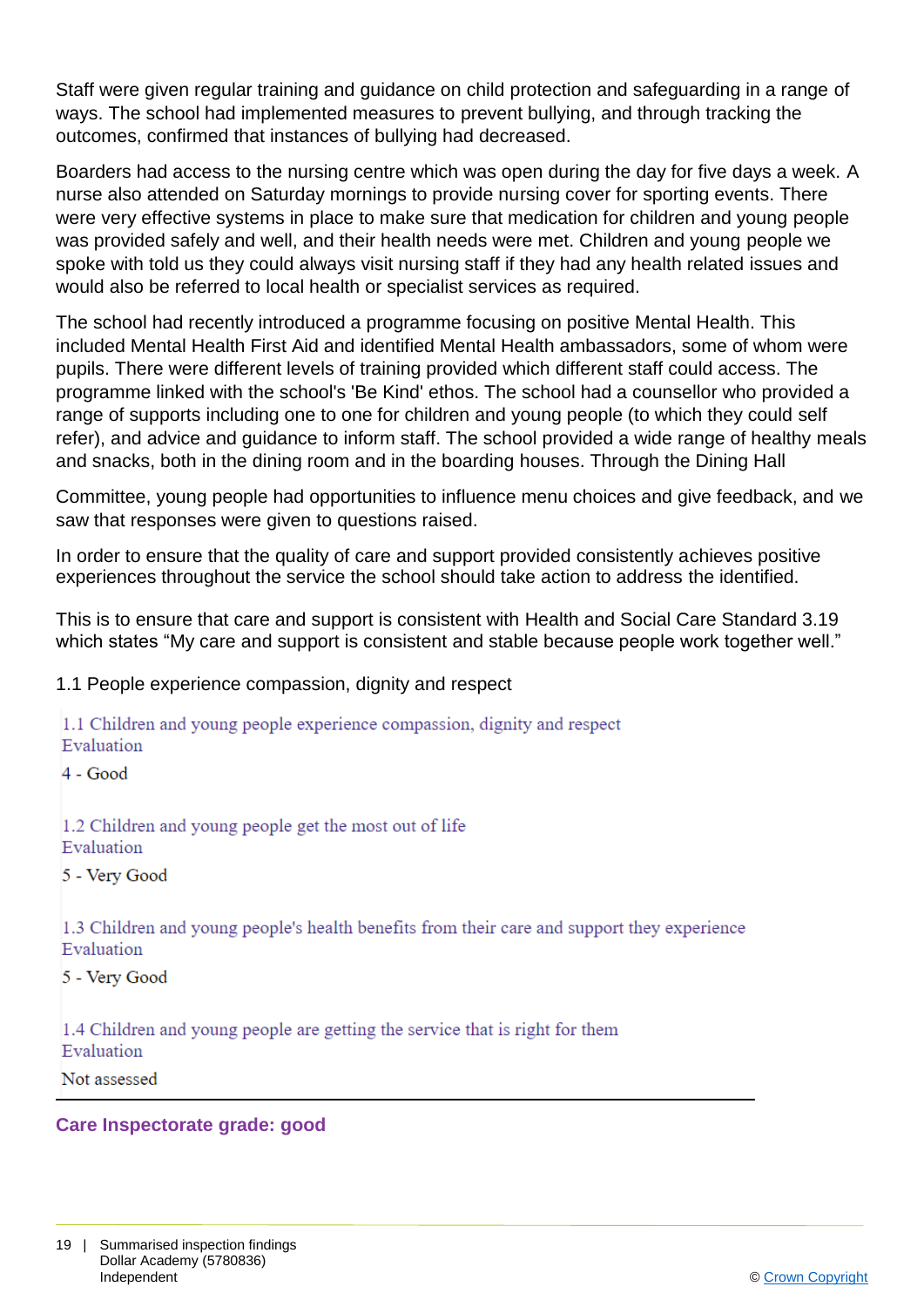# **2. How good is our leadership?**

There were are a range of meetings which contributed to Quality assurance, self-evaluation and improvement planning. Since our last inspection, members of the board of governors had increased their involvement with the boarding houses and carried out more regular visits. We discussed with them ways in which this could be further developed to provide more structured quality assurance. Regular reports to the board by senior managers provided them with an overview, and board members took responsibility for aspects of the school overview such as safeguarding, finance or health and safety. They also ensured that policies and procedures were in place and updated.

The school had a Quality Assurance calendar of weekly, monthly, and termly events which provided oversight by senior managers. In addition, annual self-evaluations, annual boarders questionnaires and feedback from parents all contributed towards improvement planning.

Each boarding house annual review was considered by the senior management team as a means of quality assurance.

The rector had a strong vision for improvement for the whole school and recognised the importance of boarders experiences.

We saw examples of children and young people embracing opportunities to lead improvement. While we saw that systems were in place for heads and deputes of house to meet with the head of boarding, it would be helpful to ensure that these were held more regularly to provide a more consistent response to young people's views.

The school should continue to build on systems of quality assurance and self-evaluation including an impact evaluation to assure themselves of continued progress.

This is to ensure that the quality of wellbeing is consistent with Health and Social Care Standard 4.19 which states "I benefit from a culture of continuous improvement, with the organisation having robust and transparent quality assurance processes.

2.2 Quality assurance improvement is led well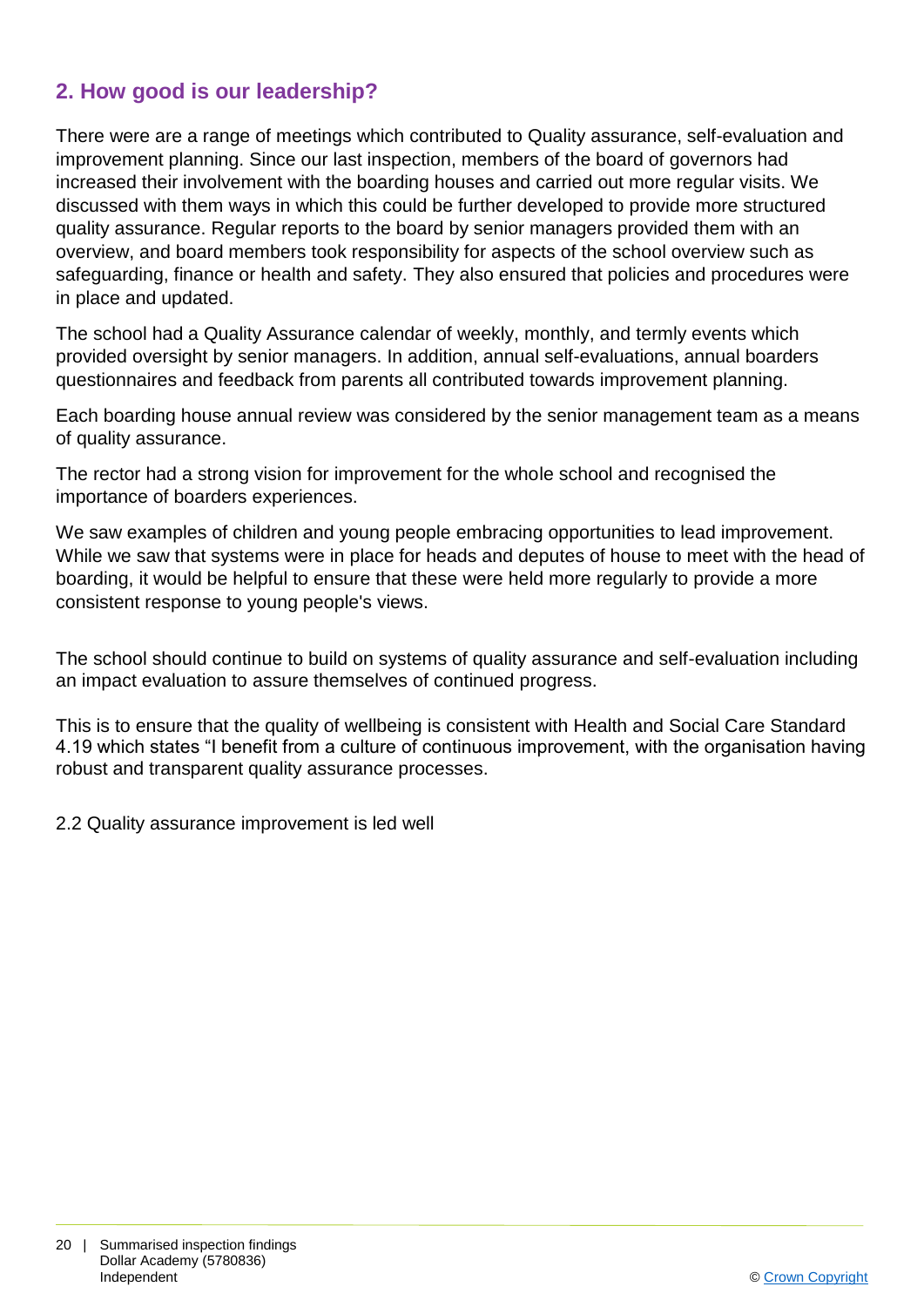2.1 Vision and values positively inform practice Evaluation

Not assessed

2.2 Quality assurance and improvement are led well Evaluation

 $4 - Good$ 

2.3 Leaders collaborate to support children and young people Evaluation Not assessed

2.4 Staff are led well Evaluation Not assessed

**Care Inspectorate grade: good**

## **3. How good is our staff team?**

The school had reviewed the staffing in boarding houses and introduced more house tutors to support children and young people. There were some boarding staff who were highly skilled and experienced and led the boarding staff team. Staff were flexible and supported each other to work as a team. Clear roles and responsibilities were evident. Boarding house staff were highly motivated and clearly enjoyed their work. In most instances, they spent as much time as possible with the children and young people. There was effective communication between staff about ways of providing high quality care.

Staff in the boarding houses created a warm, welcoming atmosphere for the children and young people. We identified that there were some occasions when supports were less readily available to some young people.

The school had appointed a Human Resources manager who was leading on recruitment, selection, staff retention and succession planning. Systems were in place for safer recruitment, however we advised about ways to ensure these were more effective, including regular updates of PVGs.

A new system of staff induction had been devised and implemented for new staff in the boarding houses. The senior house parents devised and implemented a programme of training for boarding house staff. Newer house parents confirmed that they had found this very helpful. One of the senior house parents was the SVQ coordinator. Staff were registered appropriately with the SSSC (Scottish Social Services Council) and were encouraged to take responsibility for recording their continued professional development. In addition, there was a range of practical training events throughout the year.

Annual professional reviews were carried out to monitor and improve performance. We advised that the school provides a formal system of support and supervision for boarding house staff in accordance with their responsibilities as an employer of staff registered with the SSSC.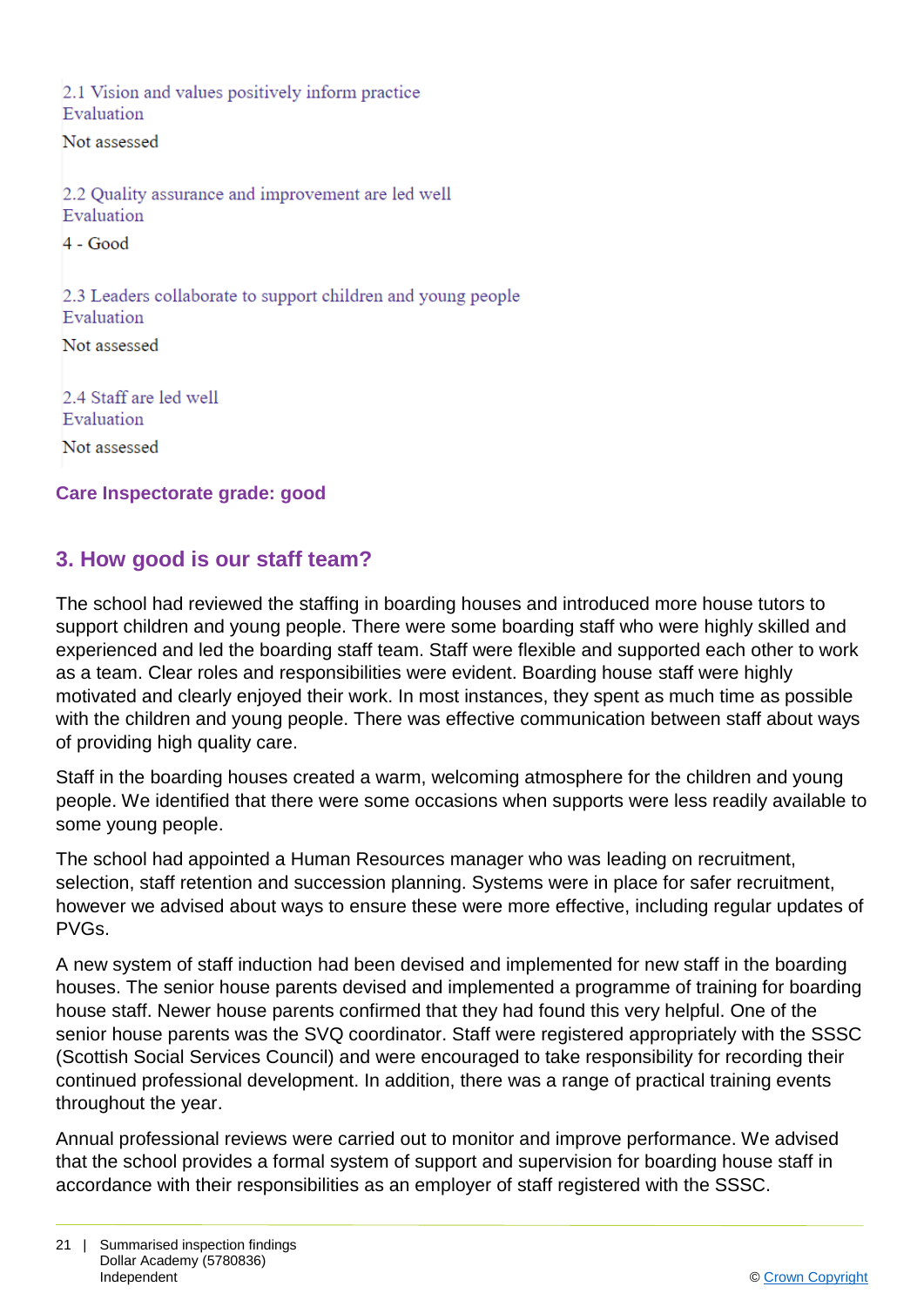### 3.1 Staff are recruited well Evaluation

Not assessed

3.2 Staff have the right values, skills and knowledge to care for children and young people Evaluation

Not assessed

3.3 Staffing levels are right and meet children and young people's needs, with staff working well together Evaluation

5 - Verv Good

**Care Inspectorate grade: very good**

# **4. How good is our setting?**

Children and young people had access to a very good range of facilities within the boarding house. There was a range of communal spaces which were very comfortable, safe and well laid out. We saw pupils relaxing and socialising in groups of different sizes across the houses. There was access to different spaces for using computers or other links to academic matters. There was also space and facilities for practising musical skills.

One of the lounge areas in each house was used for house meetings which were attended by all residents.

There was a communal kitchen and dining area which was used as a hub by pupils and staff. It provided an area where pupils could make drinks and snacks and staff could make and distribute snacks and suppers.

Individual rooms provide a mix of comfortable space, secure storage for personal items and study space for older pupils. Children and young people told us they could have privacy in their own room and staff respected this.

The campus had a range of facilities for children and young people to use. These included academic study areas; places to meet with academic staff; music practice areas and rooms; art facilities and a range of sports areas and facilities. Young people could access indoor and outdoor sports areas including gyms, which could be used for general exercise, games and personal fitness and conditioning.

We saw that the different buildings had adequate security measures in place and there was CCTV cover of potentially vulnerable areas of the campus. Staff were employed to ensure the campus properties were well maintained and repairs were promptly undertaken. Major redecoration, improvement work and refurbishment for the boarding houses was planned for the summer holidays so it did not intrude on the daily life of boarders.

Ground staff were in place to manage sports pitches and the external areas of the campus. This included artificial pitches which could be used all year round. Overall, the campus was safe and very well maintained.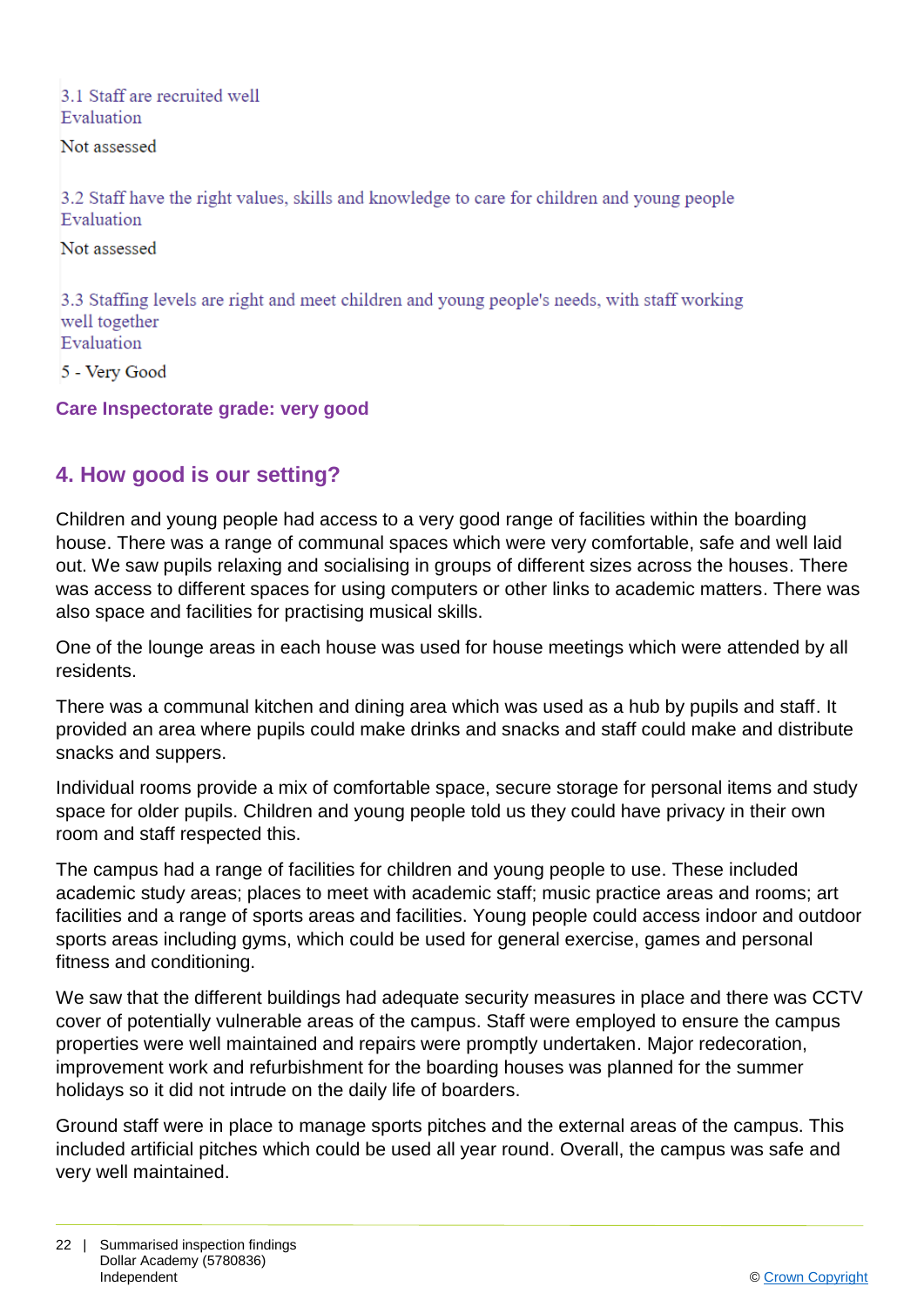4.1 Children and young people experience high quality facilities Evaluation

5 - Very Good

4.2 The setting enables children and young people to thrive and develop their independence Evaluation

Not assessed

4.3 Children and young people can be connected with and involved in the wider community Evaluation

Not assessed

#### **Care Inspectorate grade: very good**

## **5. How well is our care and support planned?**

Child's plans were in place which were based on GIRFEC indicators. These had been in place for some time. Not many were in use at the time of the inspection as there were few young people currently boarding who had identified support needs at a level which required a Child's Plan. In boarding houses, a range of documents were kept for each pupil and covered different aspects of their daily life and care needs.

Information was held electronically and this allowed it to be shared across relevant school staff and sent to external agencies and parents when required. Staff were able to communicate effectively with parents about any aspect of their child's life at Dollar.

The service was developing a new GIRFEC indicator based support plan for all pupils. These were based over the three terms and included sections on: Nature of concerns; impact of concerns; Actions required; Desired outcome; By whom; By when.

There was also space for additional information. These had been completed for the first two terms for pupils with identified support needs in one of the boarding houses. We saw that areas where individual pupils needed support had been identified, and tasks to provide the required attention had been allocated to specific staff. A review date for work to be carried out had been noted.

Files also contained pupil profiles which pupils had completed. These were linked to GIRFEC indicators. Where concerns were noted in these, action would be taken to link the pupil to relevant support from appropriate staff. We suggested that these could also include a question to enquire which of the adults involved with the child would they feel most comfortable to discuss worries/anxieties with, if they had any.

We discussed the need for clarity of outcomes from reviews in the new plans linked to the dates stated for review of the support provided. We also advised that consideration should be given to the use of a different wording to reflect a more positive ethos and discussed examples during feedback.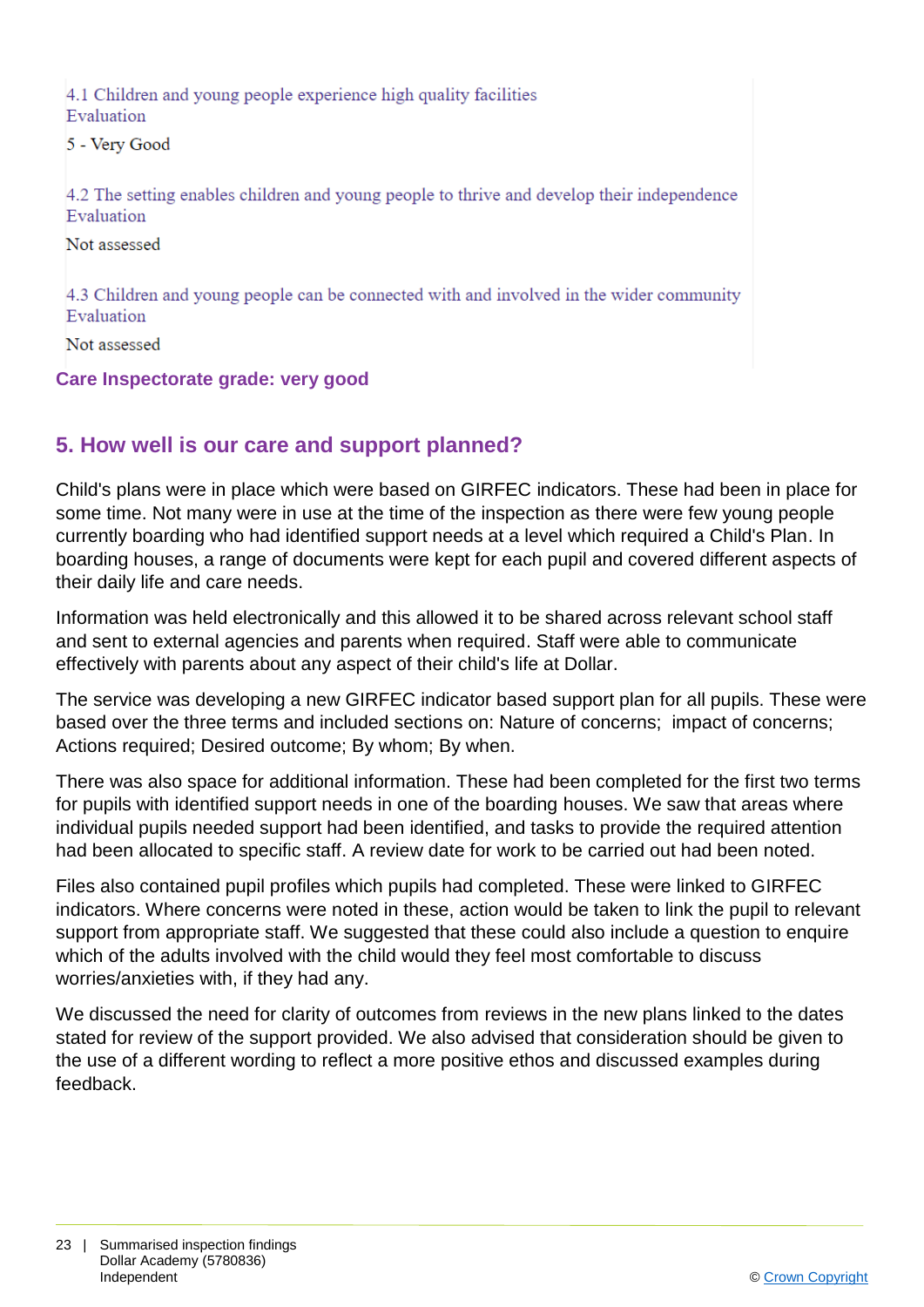5.1 Assessment and care planning reflects children and young people's needs and wishes Evaluation

5 - Very Good

5.2 Parents, carers and family members are involved Evaluation

Not assessed

**Care Inspectorate grade: very good**